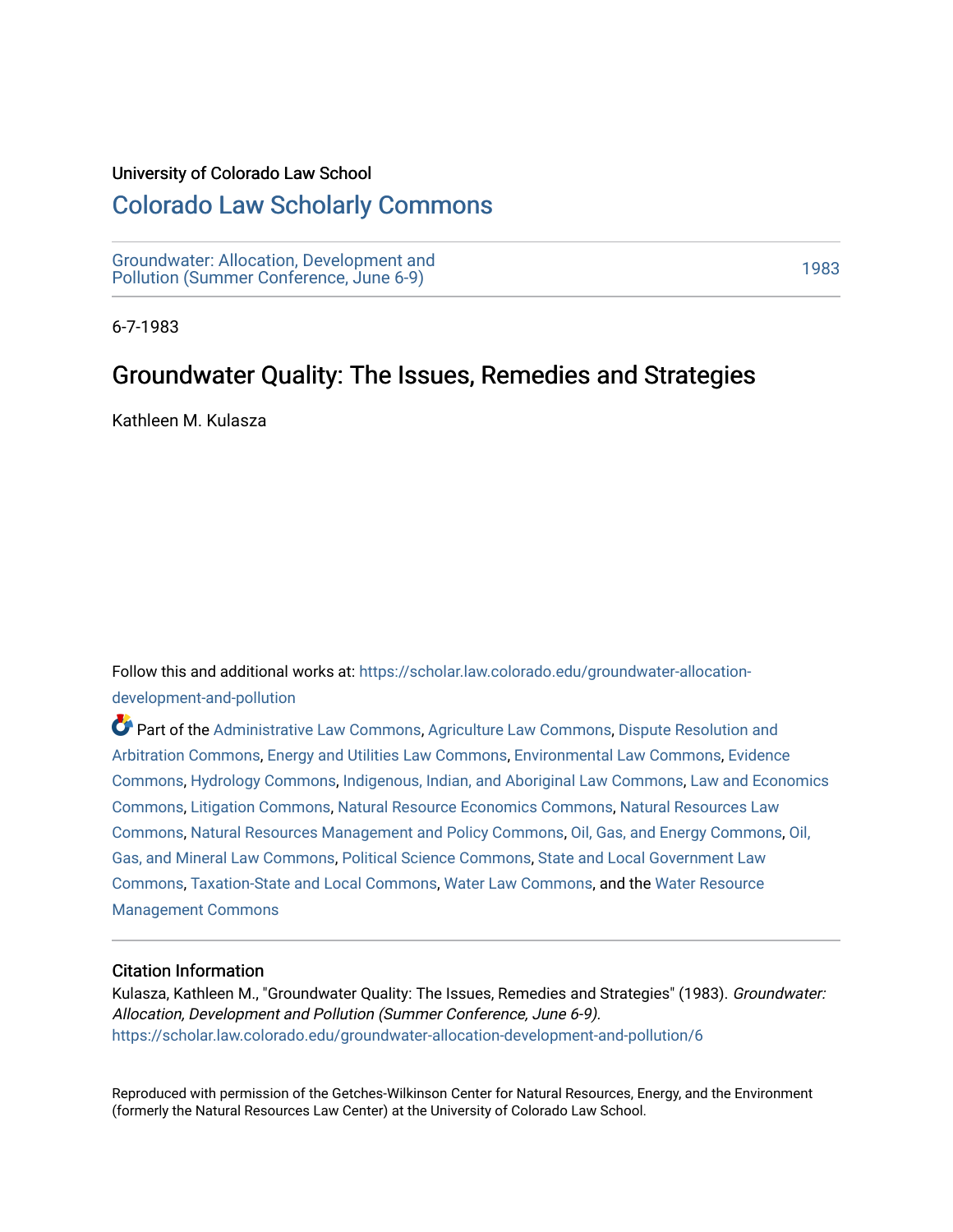

Kathleen M. Kulasza, *Groundwater Quality: The Issues, Remedies and Strategies*, *in* GROUNDWATER: ALLOCATION, DEVELOPMENT AND POLLUTION (Natural Res. Law Ctr., Univ. of Colo. Sch. of Law 1983).

Reproduced with permission of the Getches-Wilkinson Center for Natural Resources, Energy, and the Environment (formerly the Natural Resources Law Center) at the University of Colorado Law School.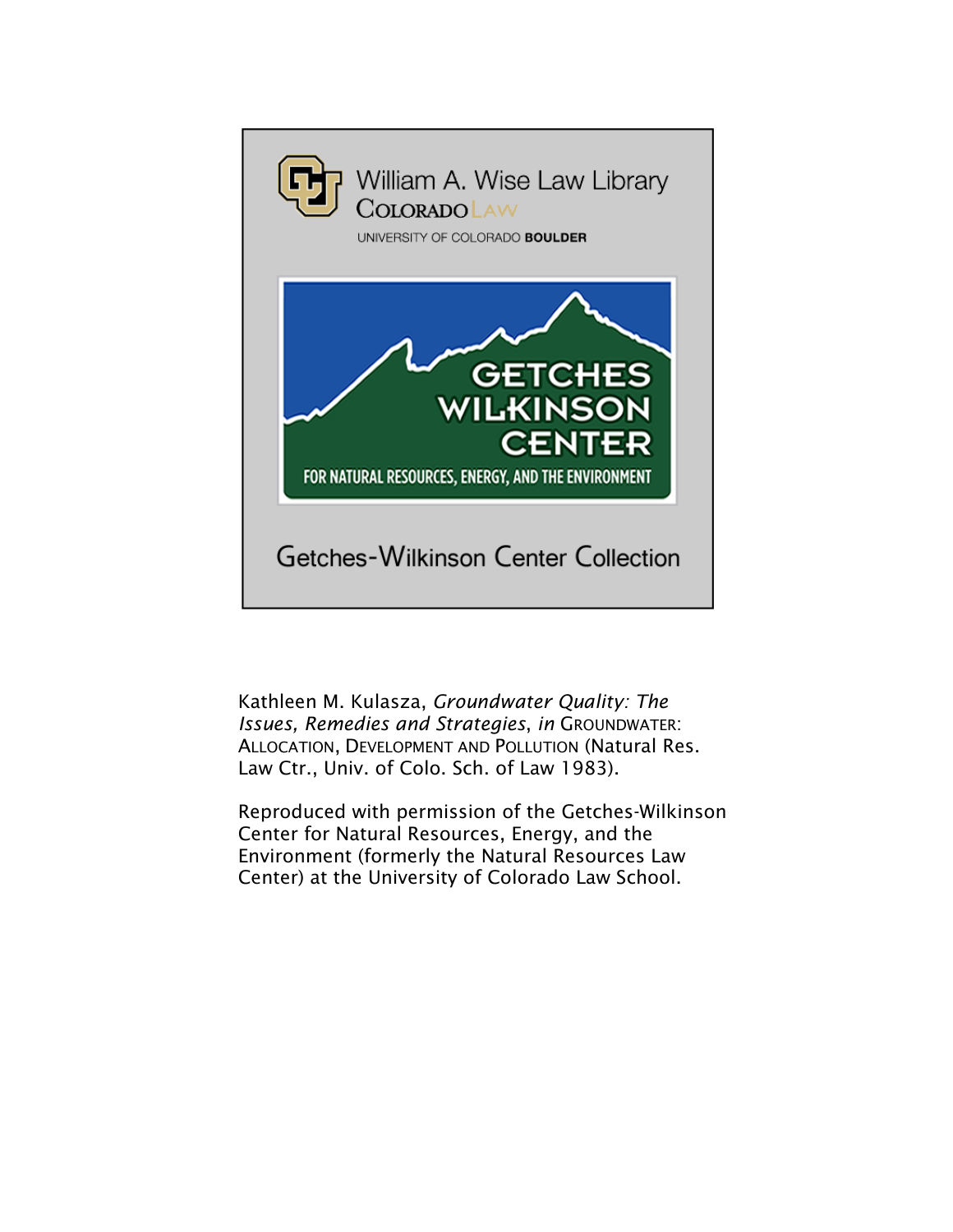## GROUNDWATER QUALITY: THE ISSUES, REMEDIES AND STRATEGIES

 $\overline{a}$ 

Kathleen M. Kulasza Holme Roberts & Owen, Denver

Groundwater: Allocation, Development and Pollution

a short course sponsored by the Natural Resources Law Center University of Colorado School of Law June 6-9, 1983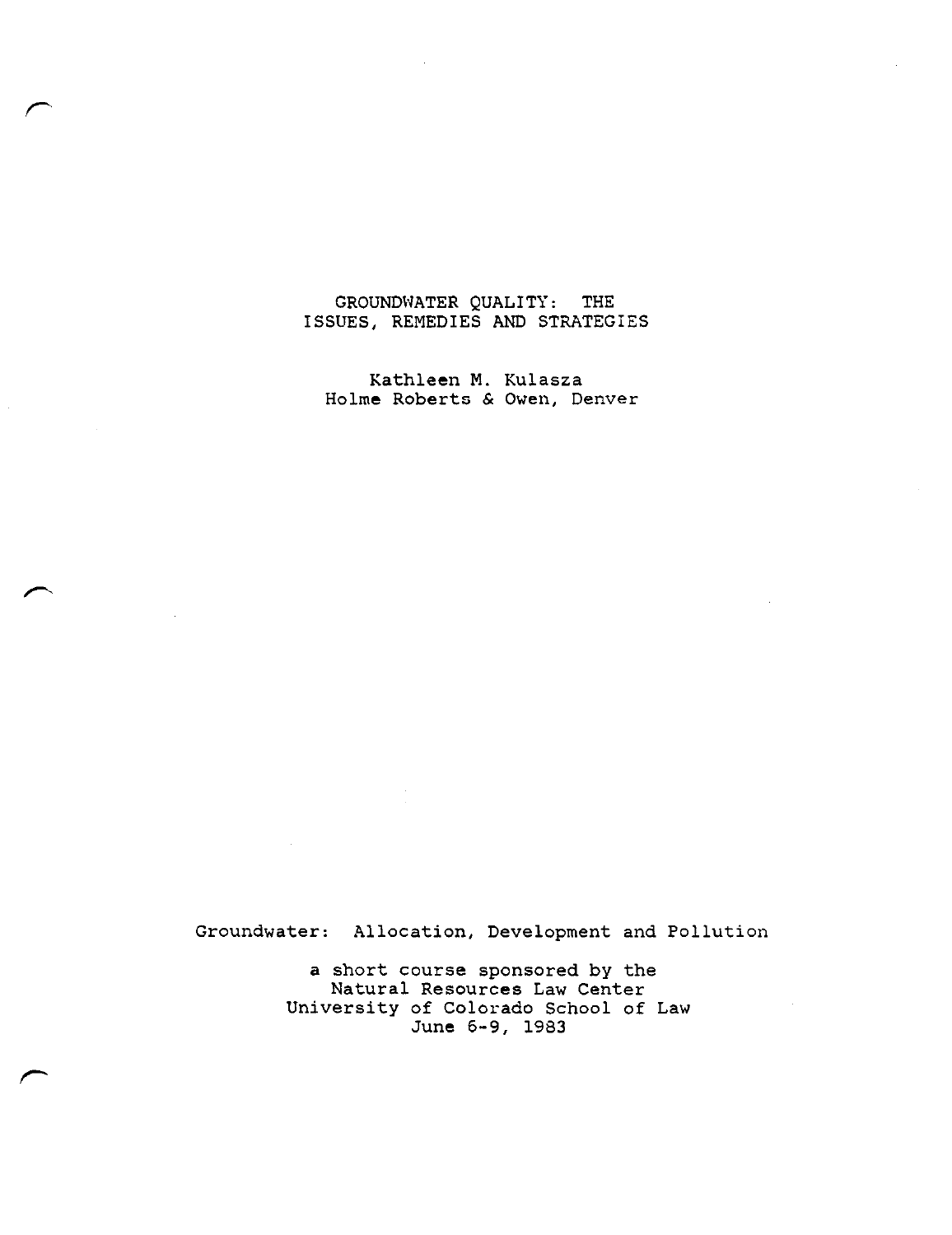\_\_\_\_\_\_\_\_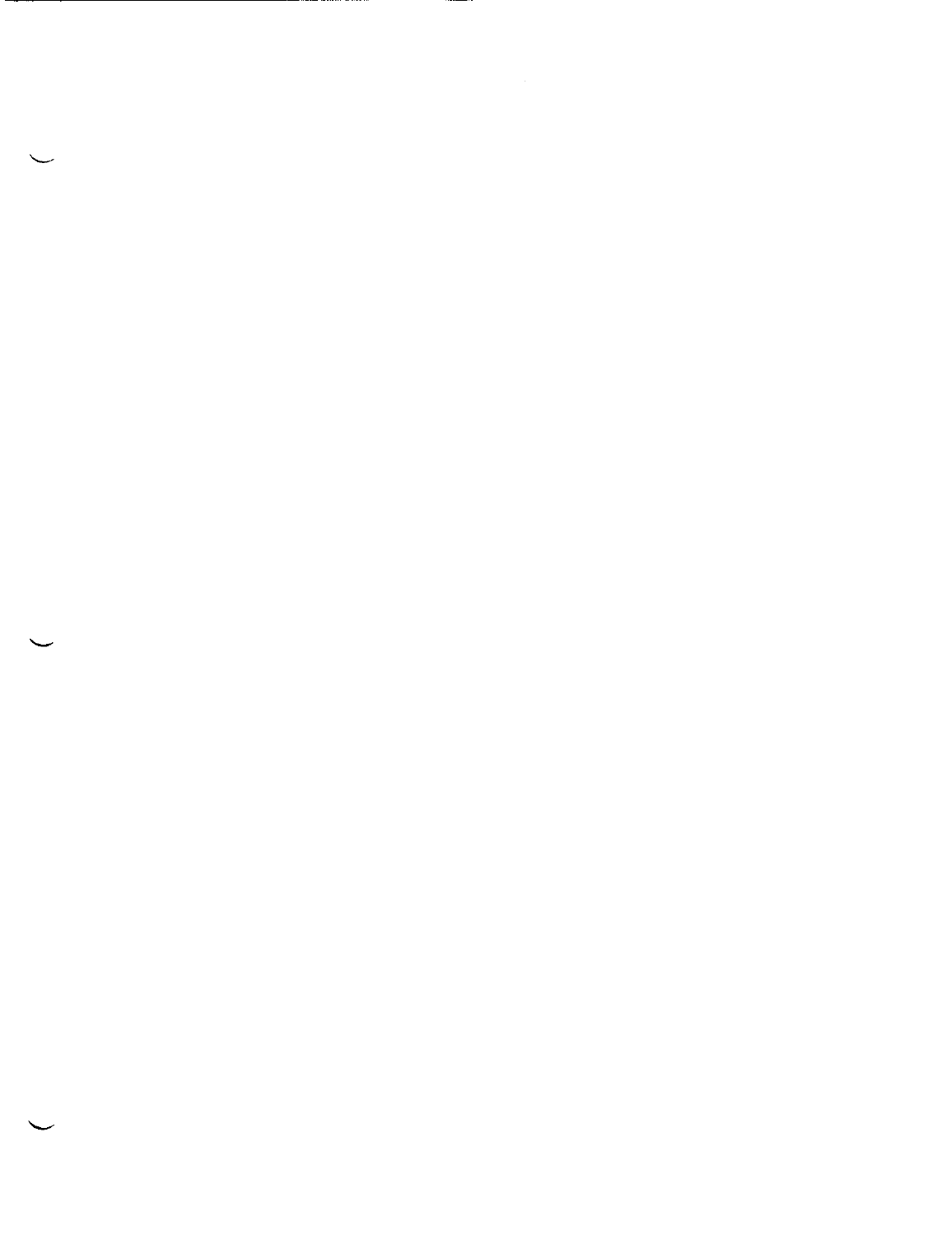#### I. Introduction

- A. Groundwater is a significant source of water supplies, both through public water systems and through individual wells.
- B. The contamination of groundwater, including alluvial or water table groundwater and artesian or confined groundwater has become a serious problem.
- C. The federal government has adopted a number of programs to control the problem. This regulation effort is relatively recent, is incompletely implemented, and does not constitute a comprehensive, coherent program.
- D. State and local programs in large part are derived from the federal programs, although the states have and continue to regulate certain facets of the problem independently. Again, a single, coherent approach does not exist.
- II. Federal Statutes and Regulatory Programs
	- A. Clean Water Act 33 U.S.C.A. § 1251 et seg.
		- 1. The CWA is intended to protect groundwaters as well as surface waters, and directs EPA (in cooperation with federal and state agencies) to develop programs

-1-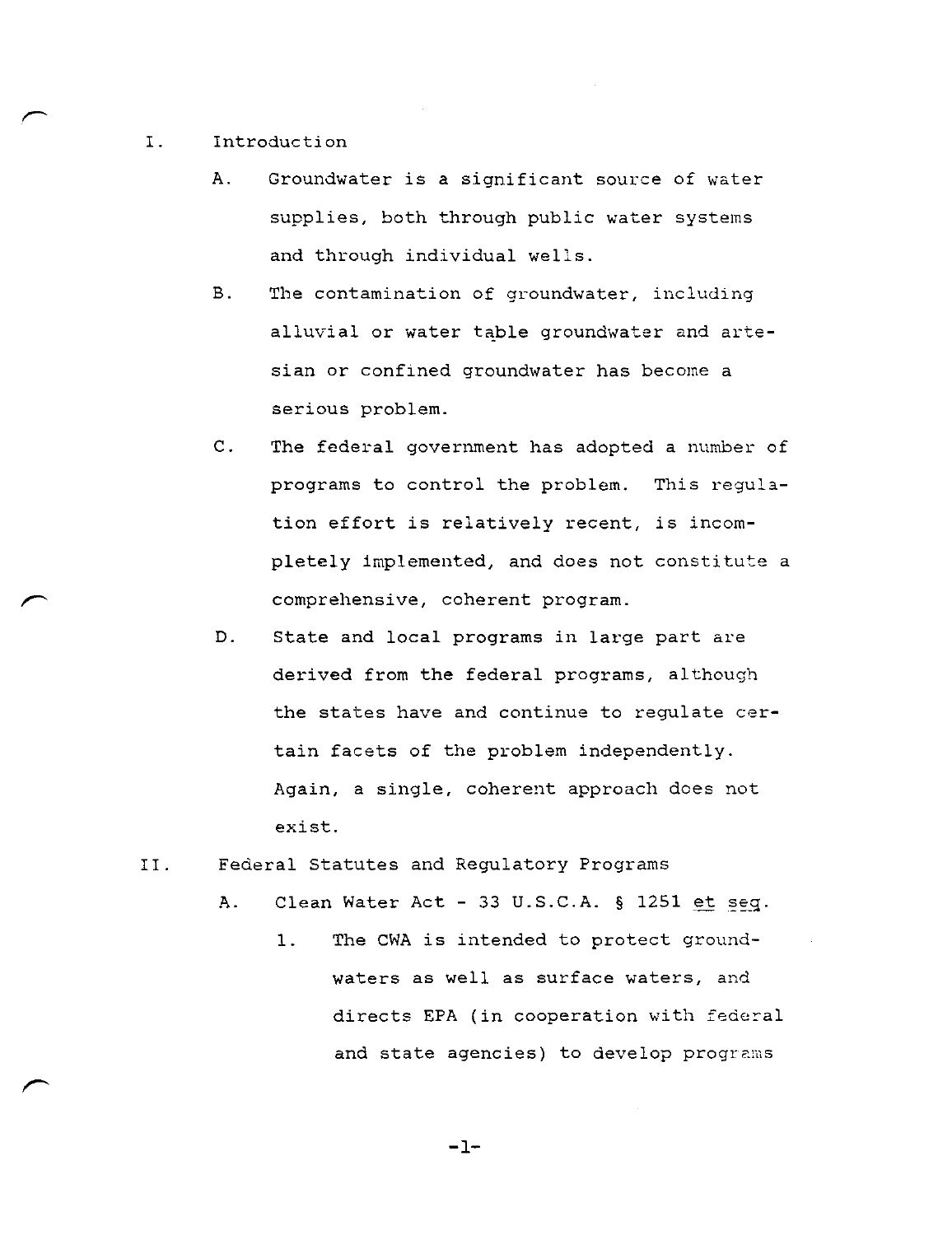to prevent, reduce or eliminate the pollution of ground waters. 33 U.S.C.A. § 1252.

- 2. However, the CWA has not been effective in dealing comprehensively with groundwater contamination.
	- a. The basic regulatory mechanism is a prohibition on the "discharge" of "pollutants" to the "navigable waters" from "point sources," except pursuant to a permit. The NPDES program (33 U.S.C.A. § 1342) provides for the issuance of permits allowing such discharges, subject to treatment and quality standards.
	- b. The term "navigable waters" has been broadly defined to include all interstate waters, including waters used by interstate travelers and by industries in interstate commerce, 40 C.F.R. 122.2, and all waters tributary to such waters. Therefore, discharges into groundwaters which are tributary to surface waters arguably are subject to the NPDES permit requirements.

 $-2-$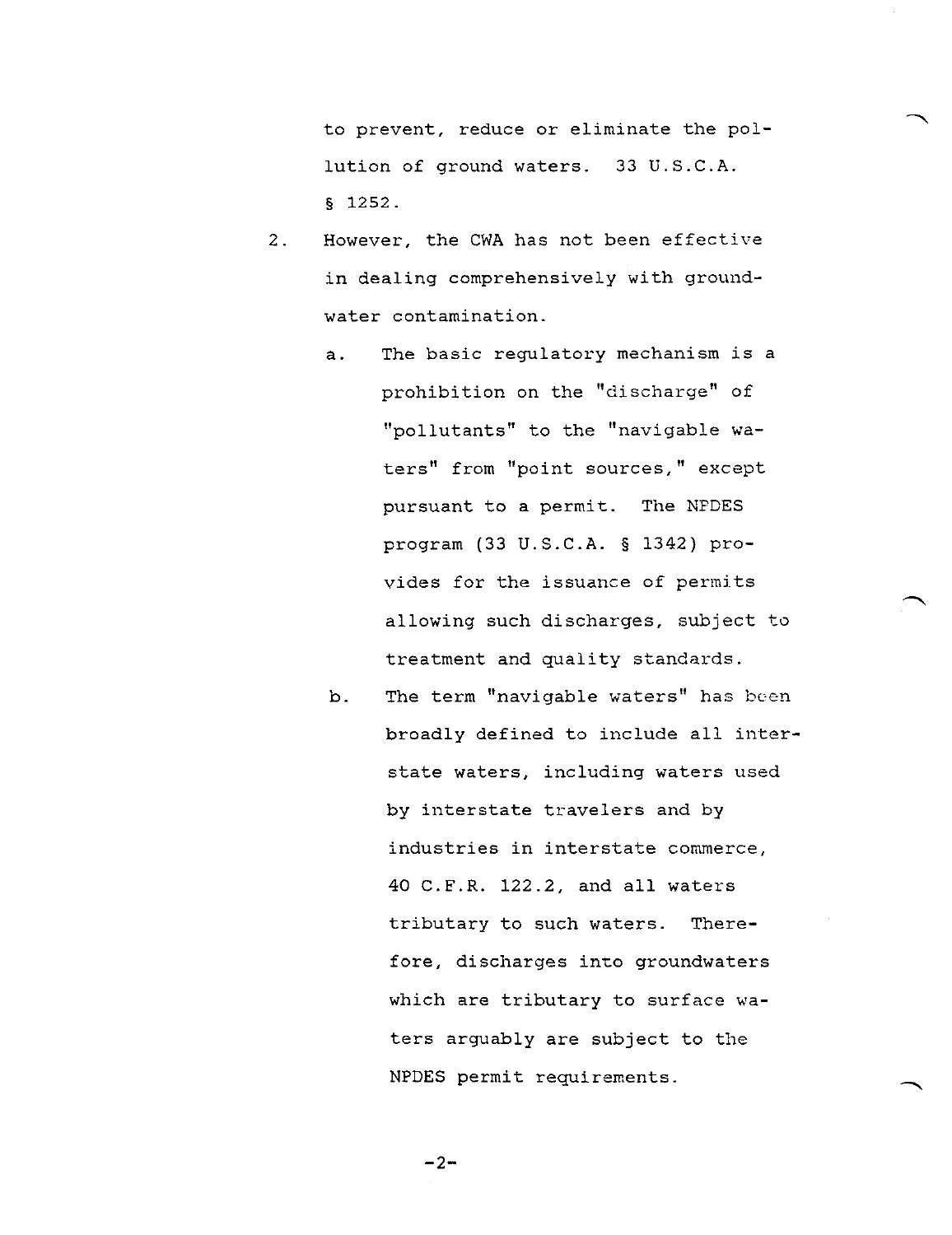- c. However, the case law indicates that the discharge of pollutants into wells may not be regulated by EPA under the NPDES program. U.S. v. GAF Corp., 389 F. Supp. 1379 (D.C. Tex. 1975), held that the disposal of chemical wastes into deep wells that do not affect surface water was not subject to the program. Exxon Corp. v. Train, 554 F.2d 1310 (5th Cir. 1977), confirms that conclusion, even when the disposal is done in conjunction with disposal into surface water. To the contrary is United States Steel Corp. v. Train, 556 F.2d 822 (7th Cir. 1977). In any event, the EPA has not consistently asserted the authority to regulate deep well injection under CWA.
- d. Certain well injection clearly is excluded from regulation under NPDES. By definition, "pollutant" does not include water, gas, or other material injected into a well

 $-3-$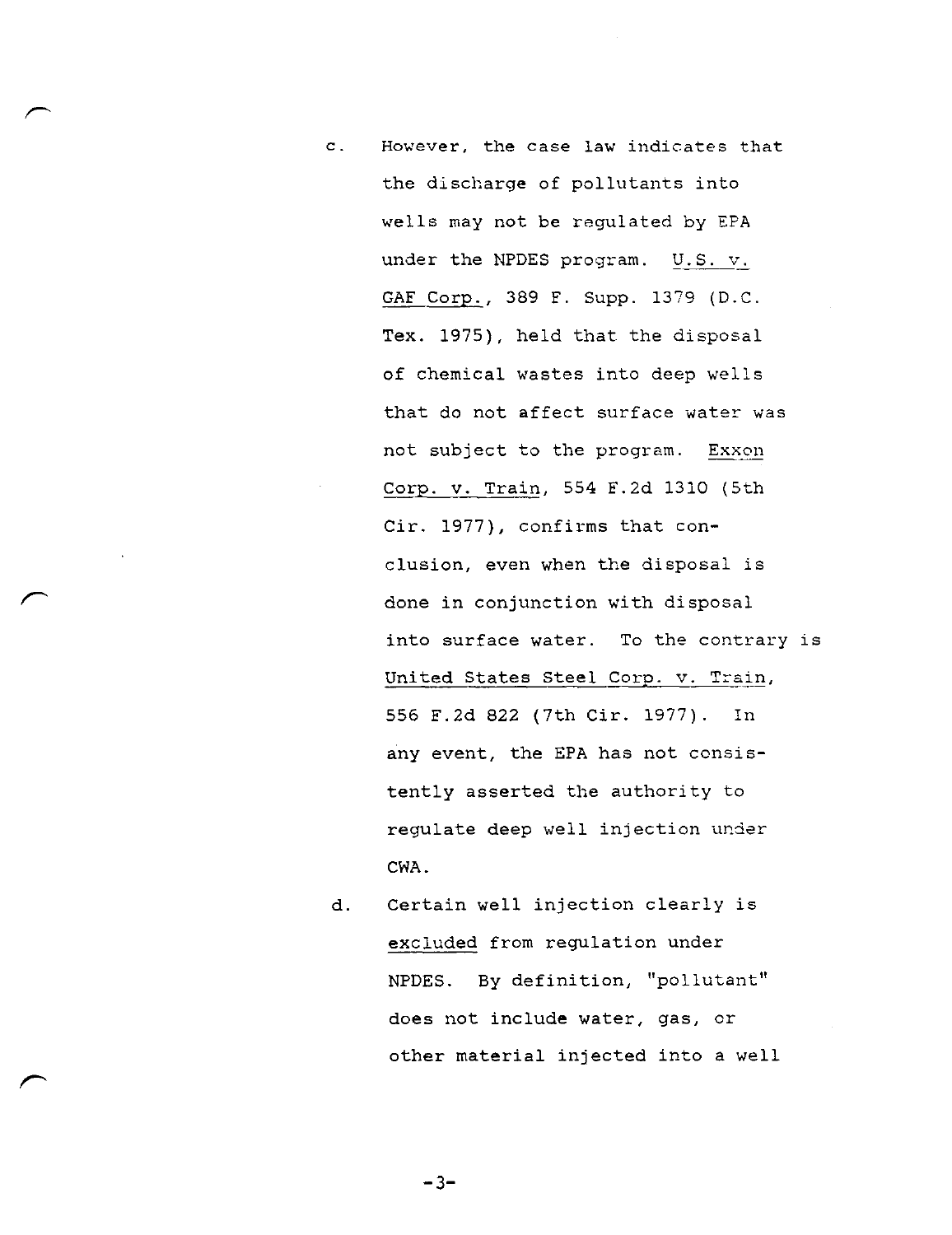to facilitate production of oil or gas or produced water disposed of by injection.

- e. Furthermore, the prohibition on discharge without a permit applies only to "point source" discharges and therefore does not include seepage, runoff, and other diffuse sources of pollution.
- 3. Protection of groundwaters by EPA under the CWA has been addressed more by way of information and through state programs.
	- a. EPA is to develop guidelines concerning groundwater quality criteria and information regarding the factors necessary to restore and maintain groundwater quality. 33 U.S.C.A. § 1314(a)(1) and (2).
	- b. EPA also is to issue to federal and state agencies information including guidelines for evaluating non-point sources of pollutants and methods to control pollution from underground mines and disposal wells. 33 U.S.C.A. § 1314.

 $-4-$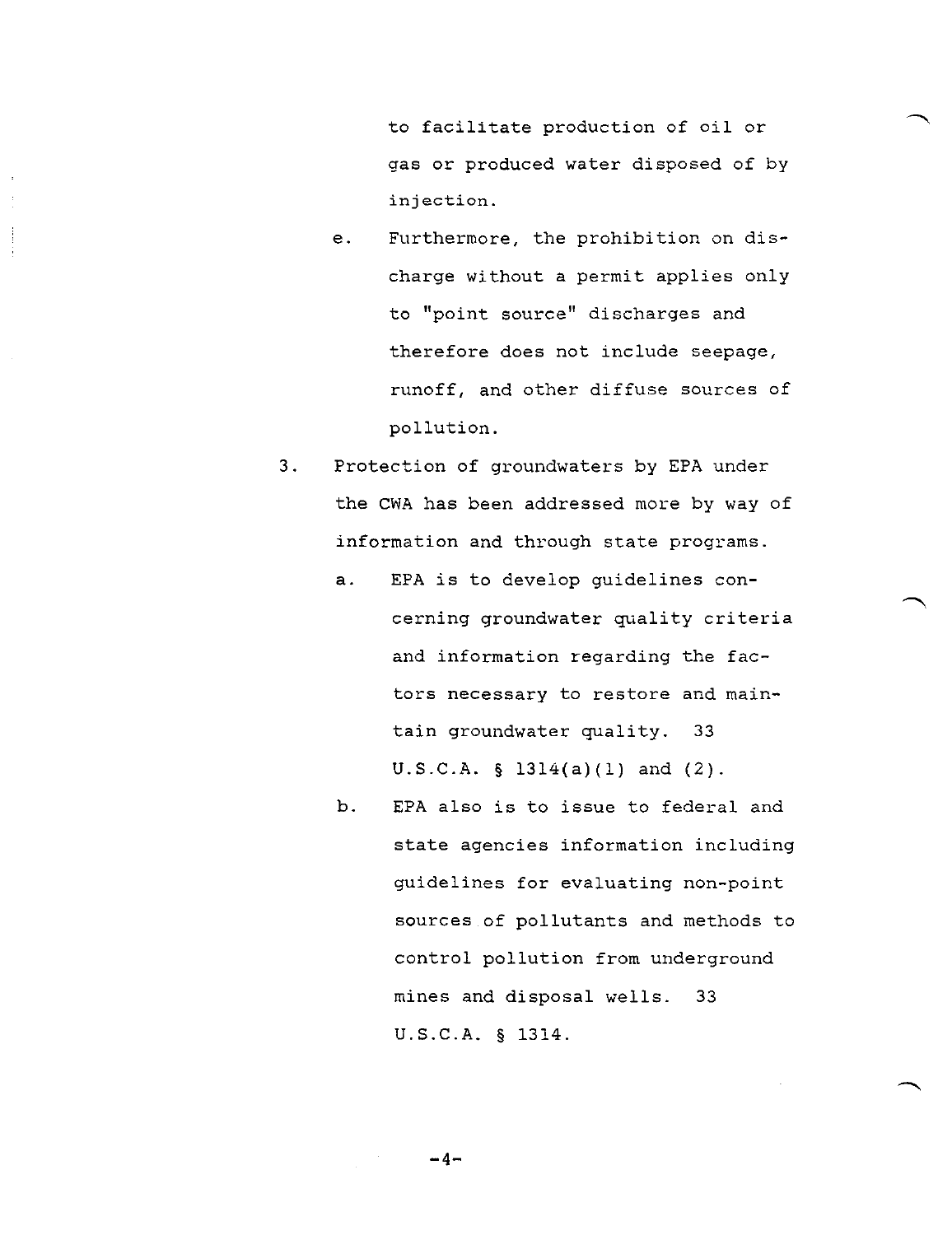- c. State programs implementing the CWA are required to include provisions for issuing permits to control the disposal of pollutants into wells. U.S.C.A. § 1342(b)(1).
- B. Safe Drinking Water Act Underground Injection Control Program - 42 U.S.C.A. § 300f
	- 1. The 1974 SDWA includes a program for underground injection control ("UIC"). 42 U.S.C.A. § 300h.
	- 2. The goal is to protect underground sources of drinking water by preventing injection which may cause a public water supply derived from underground sources to violate national drinking water standards.
	- 3. The regulatory program, however, encompasses regulation of almost all underground injection:
		- a. All well injection is prohibited except pursuant to a permit. 42 U.S.C.A. § 300h.
		- b. "Well" is broadly defined to include any hole deeper than its greatest surface dimension, and well injec-

-5-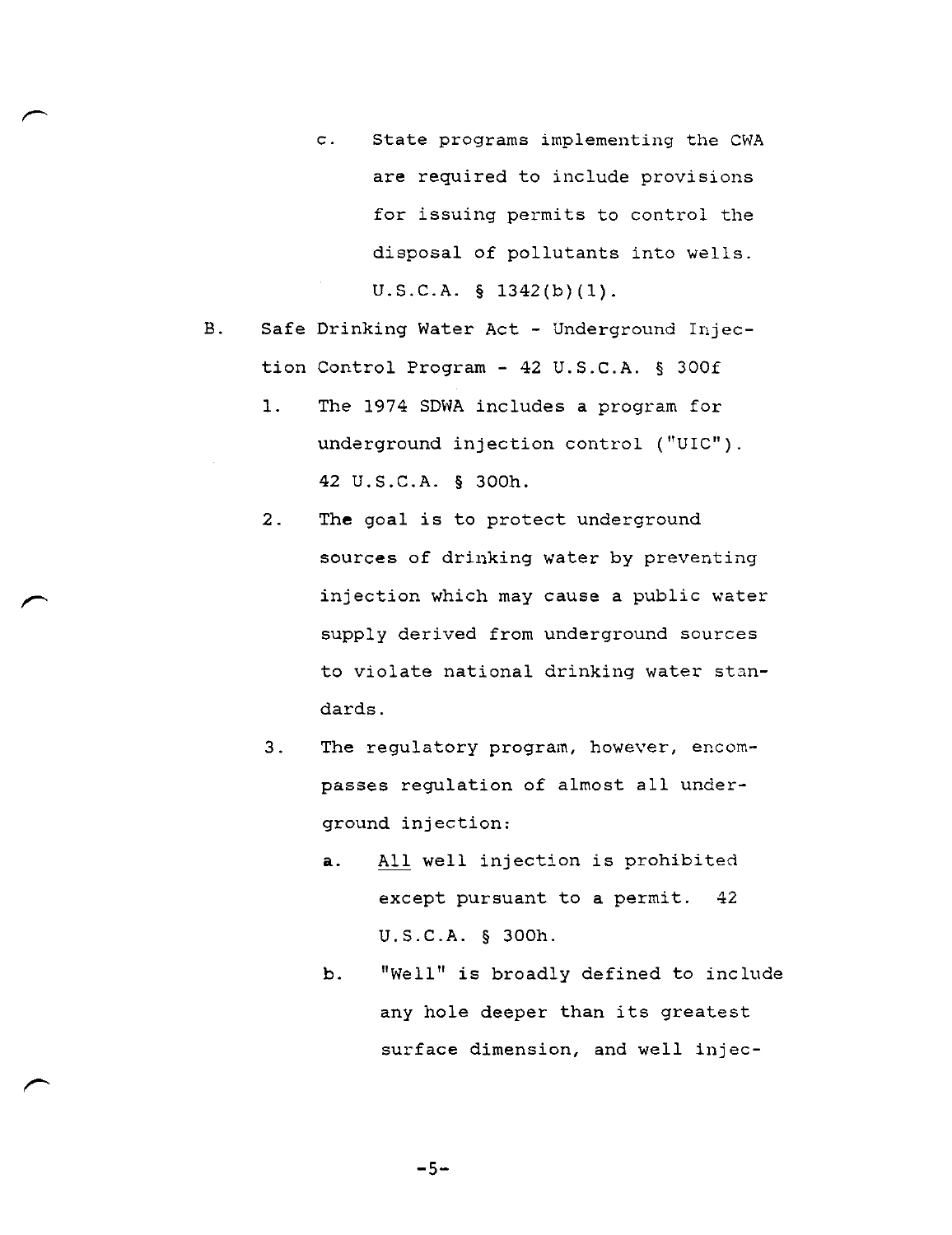tion includes the subsurface emplacement of any material which flows or moves. 40 C.F.R. § 144.3.

- c. The protected underground sources of drinking water ("USDW") include not only those aquifers currently supplying a public water system but also those containing sufficient water to supply a public water system and having fewer than 10,000 mg/L total dissolved solids, unless exempted pursuant to a specified procedure.
- d. However, UIC regulations may not interfere with or impede oil and gas production unless essential to protect a USDW.
- 4. The federal regulatory program categorizes injection wells into five classes (40 C.F.R. § 144.6 and 40 C.F.R. § 146.5):
	- a. Class I includes industrial wells, municipal wells and hazardous waste disposal wells injecting beneath the lowermost formation containing a USDW within 1/4 mile.

-6-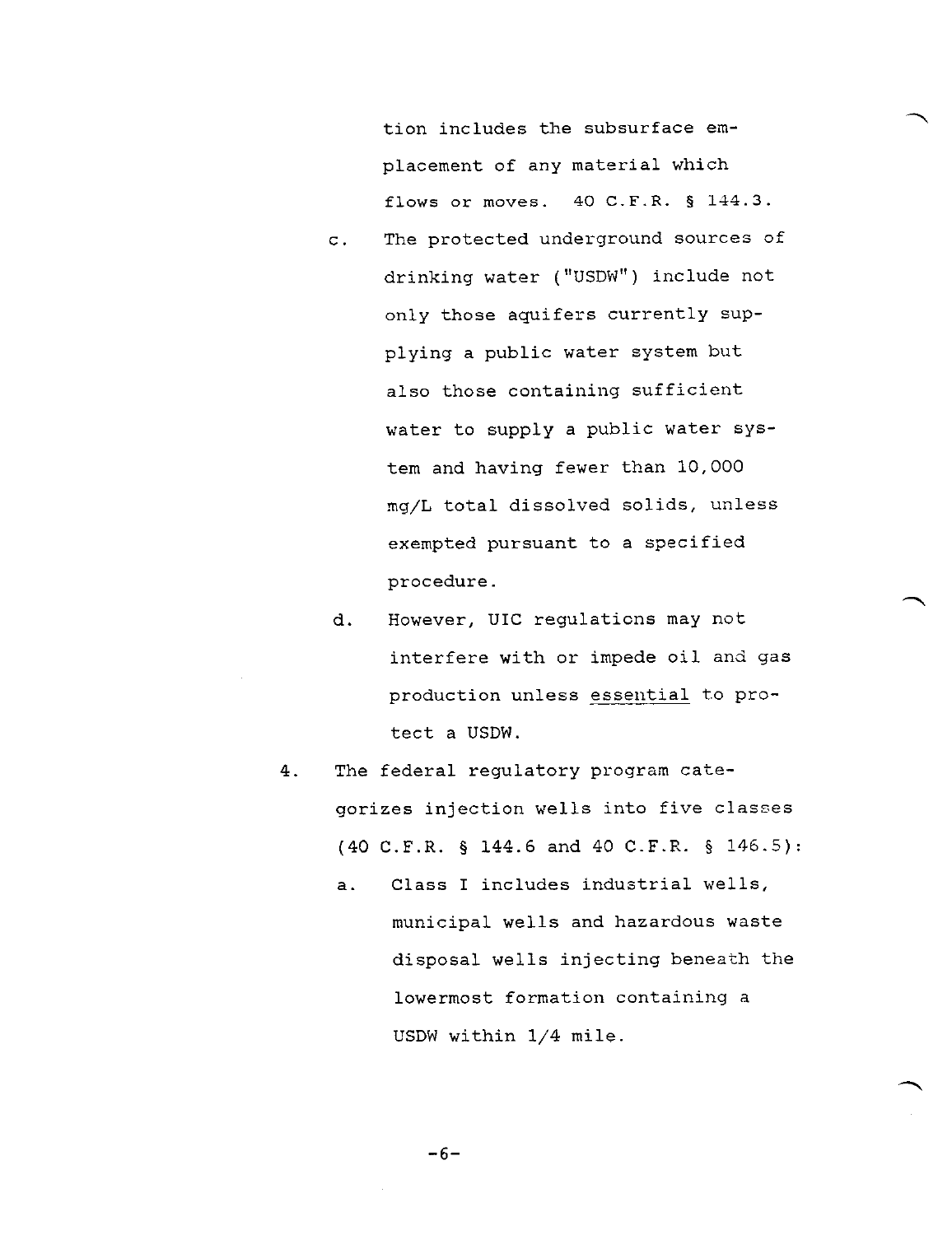- b. Class II includes wells which inject fluids for the enhanced recovery of oil and gas and dispose of fluids produced in connection with oil and gas.
- c. Class III includes wells which inject for the extraction of minerals, including solution mining and in situ production.
- d. Class IV includes wells which dispose of hazardous or radioactive wastes into or above a USDW within 1/4 mile.
- e. Class V includes all other injection wells such as multi-unit cesspools and septic systems, cooling water return flow wells, and drainage wells.
- S. A permit is required for the operation of any injection well, although the type of permit may vary.
	- a. Injection into existing Class I, II, III and V wells may be authorized by rule.

 $-7-$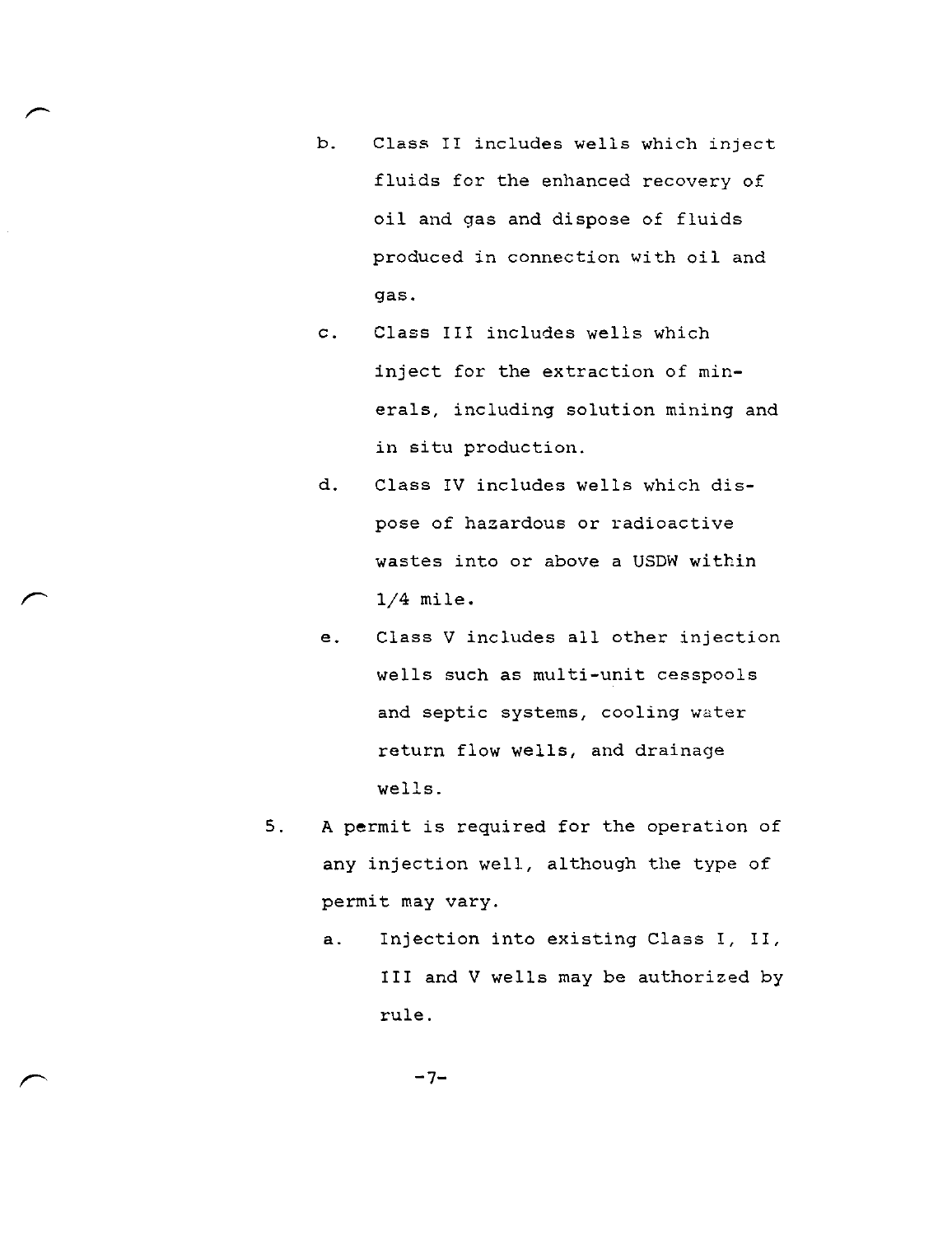- b. The construction and operation of most new injection wells requires an individual permit, although areawide permits may also be issued for wells within a single field or project.
- c. Class IV wells are to be prohibited, except those injecting into exempted USDW. 40 C.F.R. § 144.13.
- 6. Certain basic requirements apply to all injection wells, subject to more technical standards for each class. 40 C.F.R. Part 146.
	- a. No well may be operated in a manner that will cause the movement of any contaminant into a USDW so as to cause a violation of a primary drinking water standard or otherwise adversely affect the health of persons.
	- b. To that end, all wells must be cased and cemented to prevent the movement of fluids into or between USDW, and injection between the casing and well bore is prohibited.

 $-8-$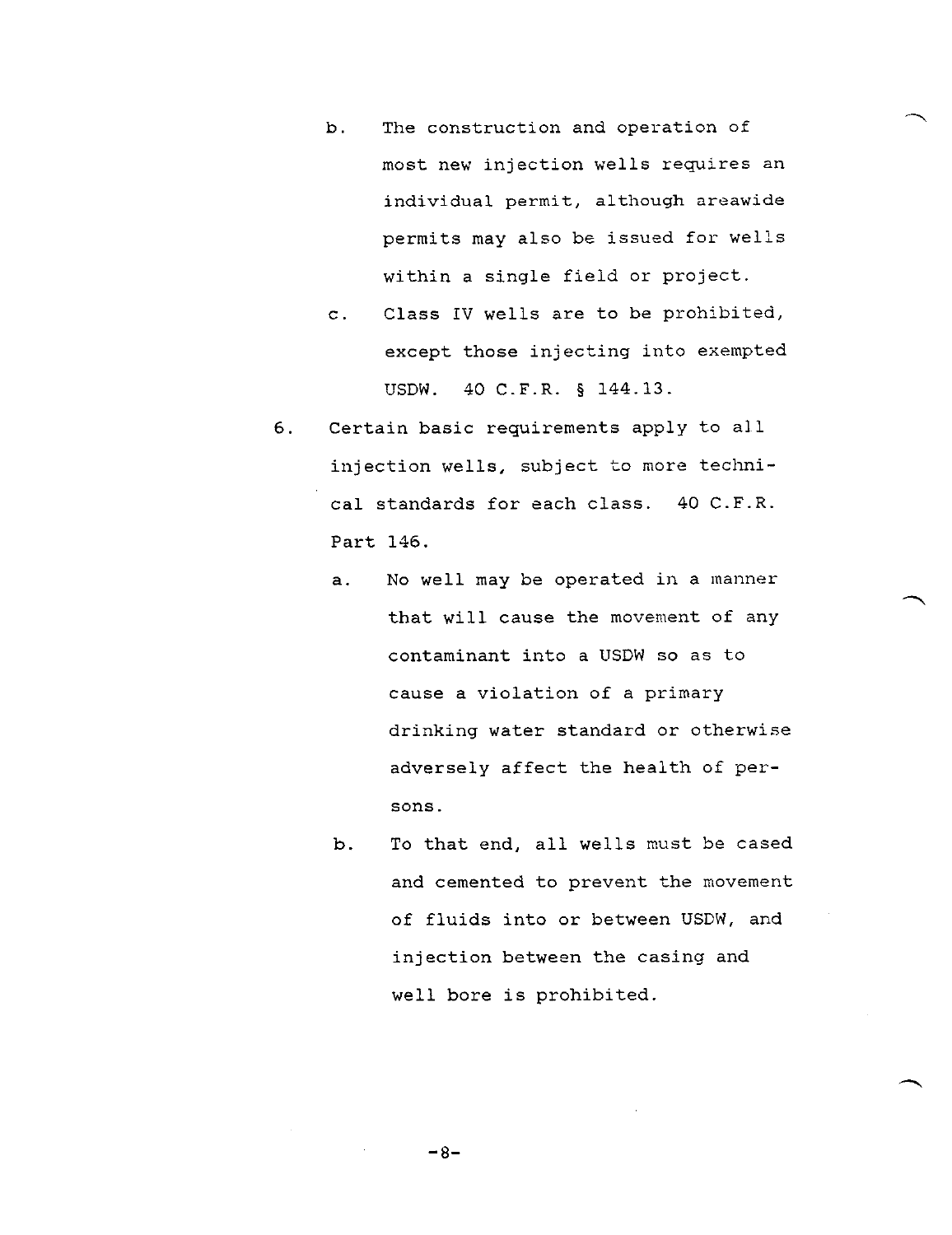- c. Injection pressure must be regulated in order not to initiate or enlarge fractures which may cause contamination of the aquifer.
- d. Wells must be monitored and reports submitted.
- e. Wells must be plugged and abandoned in accordance with technical requirements.
- 7. Primary implementation and enforcement responsibility is intended to be exercised by states.
	- a. Many states have sought approval only for a program covering Class II (oil and gas) wells or have a separate program for regulation of such wells by the oil and gas regulatory agency: North Dakota, Kansas, New Mexico, Oklahoma, Alabama, Wyoming, Utah, Colorado, California, and Nebraska.
	- b. Other states have proposed a unified regulatory program: North Carolina, New Jersey, Ohio, Maine, New Hampshire, and Massachusetts.

-9-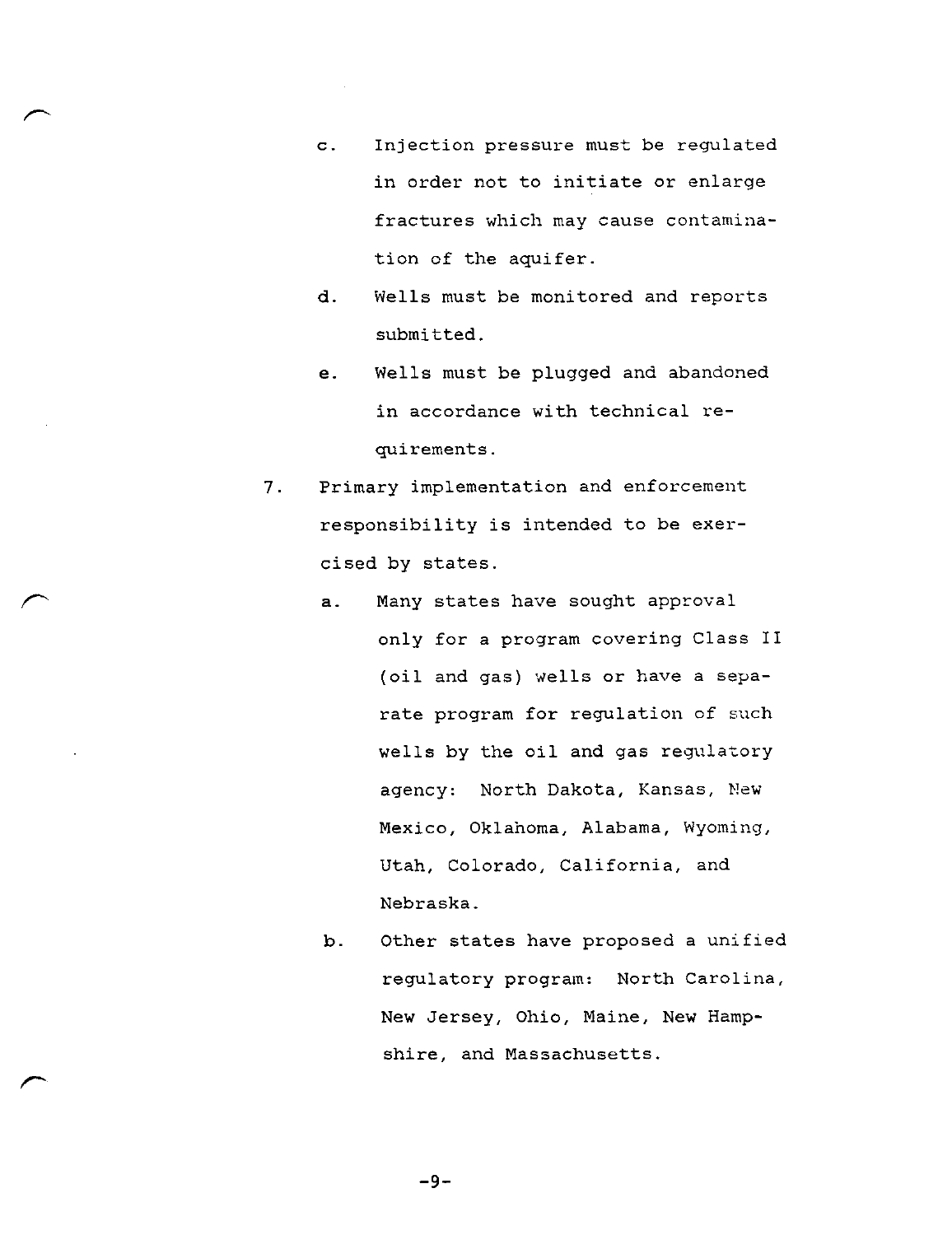- C. Surface Mining Control and Reclamation Act ("SMCRA") - 30 U.S.C.A. § 1201 et seq.
	- 1. This statute is designed solely to regulate the environmental effects resulting from coal mining operations, by requiring a permit for all such operations.
	- 2. Permits must require operators to protect groundwater quality and quantity, including preventing contamination by leachate and toxic and acid drainage.
	- 3. The statute and implementing regulations also impose detailed environmental protection performance standards which are designed to minimize the disturbance to the quality and quantity of groundwater, including avoiding acid and toxic drainage. 30 U.S.C.A. g 1265(b)(10).
	- 4. Activities, including the disposal of coal mine wastes and overburden, which are subject to a permit under this statute are exempted from regulation under RCRA (see D. below), although the regulatory agencies are required to coordinate the programs in order to provide adequate protection from the possibly

-10-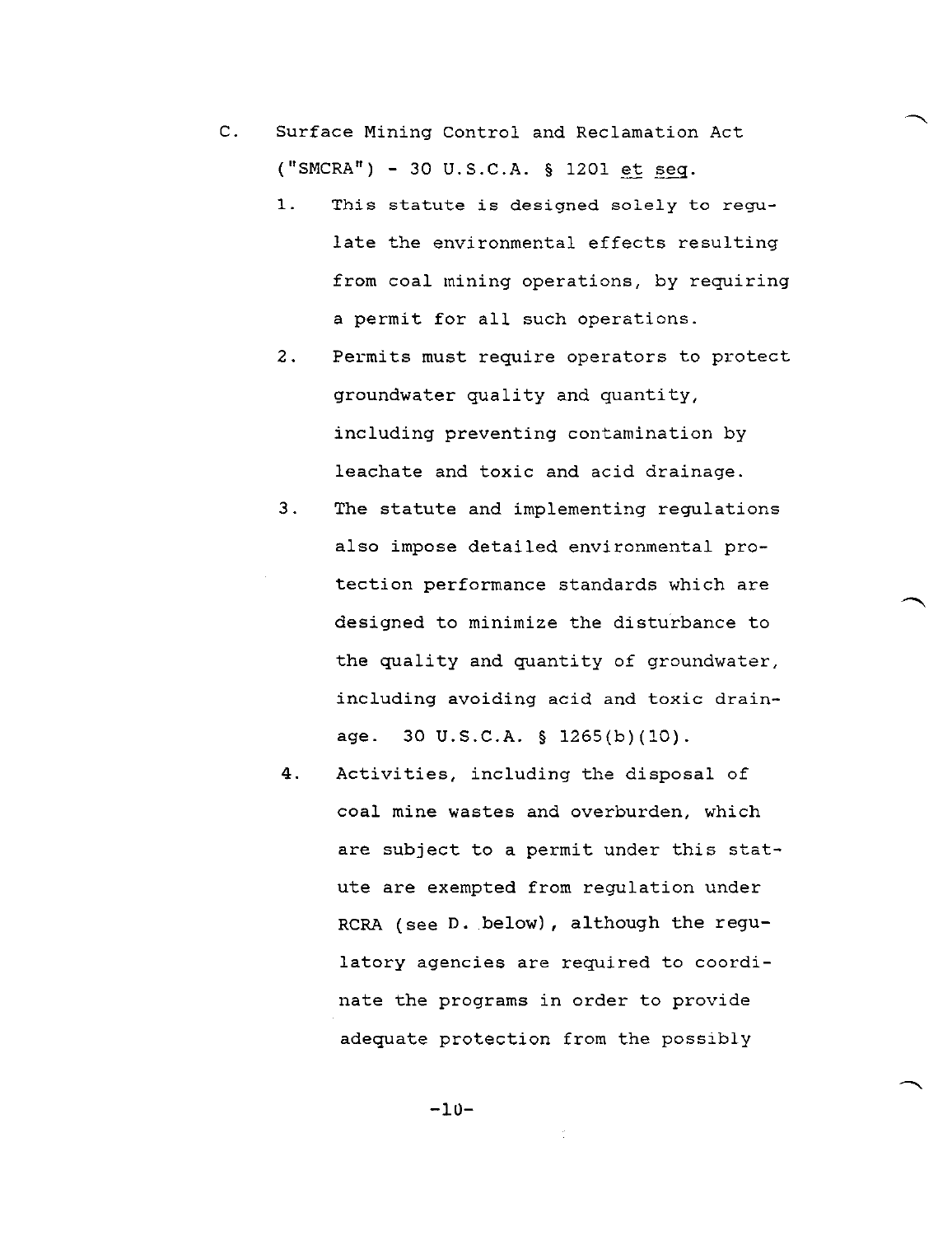hazardous waste generated by coal mining. 42 U.S.C.A. § 6905.

- D. Resource Conservation and Recovery Act ("RCRA") - 42 U.S.C.A. § 6901 et seq. - Hazardous Waste Management ("HWM") Program - Subchapter III
	- 1. RCRA was enacted to fill a perceived need for legislation enabling the states and the federal government to deal effectively with the pollution of underground water resulting from disposal of solid and hazardous wastes. Cong. Record. H11148 (September 27, 1976) (statement of Rep. Rooney); H. Rep. No. 94-1491, 94th Cong. 2d Sess. (1976).
	- 2. The HWM program is intended to deal comprehensively with hazardous wastes by a manifest and reporting system which follows such wastes from generation to disposal and by regulating the facilities at which such wastes are stored, treated and disposed.
	- 3. A primary thrust of the HWM program is to protect groundwater from the effects of existing hazardous waste treatment, storage and disposal facilities.

 $-11-$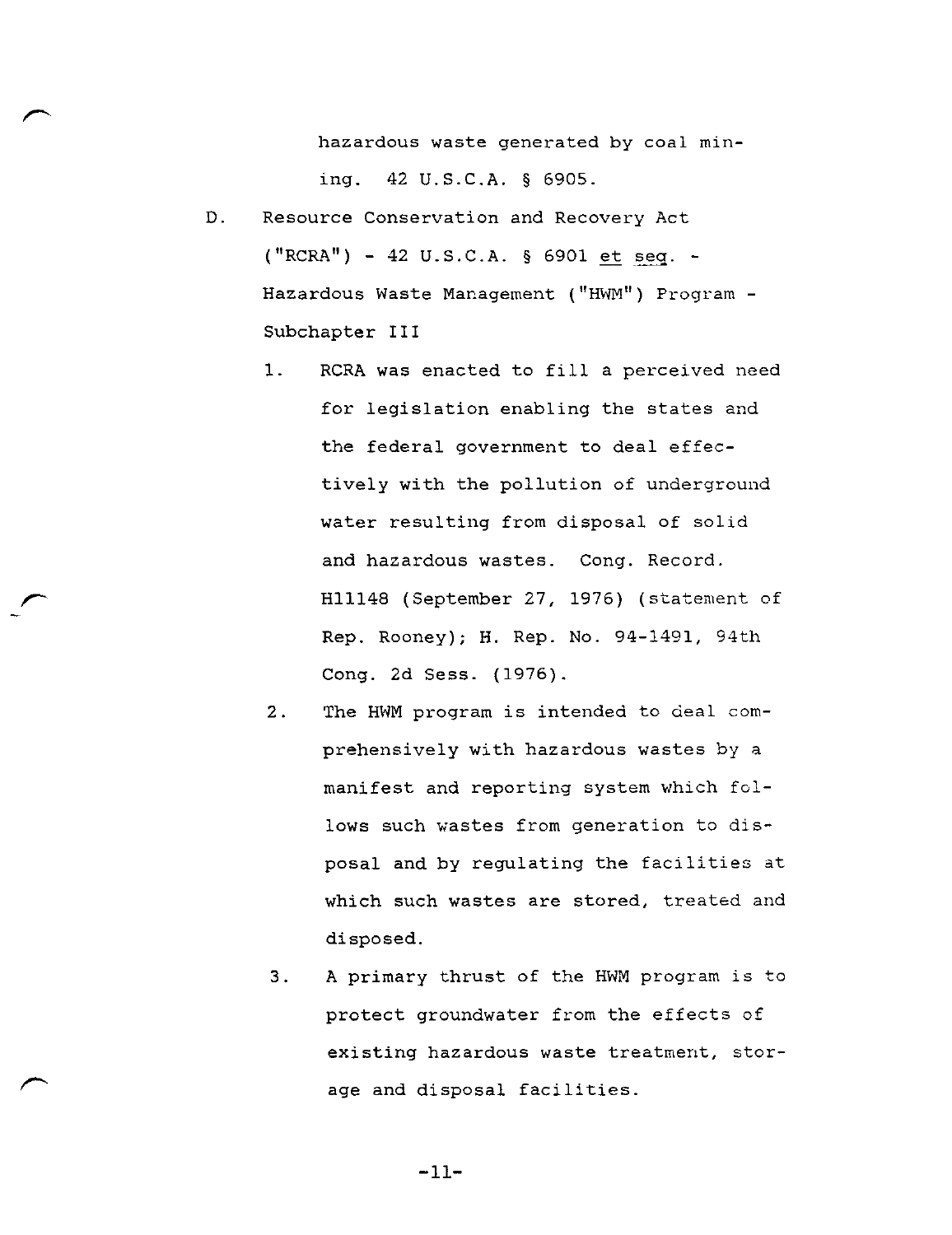- a. Facilities existing on November 19, 1980, and qualifying for "interim status" were required to implement a groundwater monitoring program within a year from that date, to determine the effect of the facilities on the uppermost aquifer (including all aquifers hydraulically connected thereto.) 40 C.F.R. Part 264, Subpart F.
- b. If a significant impact is discovered, additional monitoring is required, in order to determine the rate and extent of migration.
- c. Specific operating requirements apply to the various types of facilities, but in general, run-on and run-off must be controlled and leachate must be collected, in order to minimize the effects on groundwater.
- d. Each facility must be closed in compliance with an approved plan which minimizes the escape of hazardous wastes to the environment, including

 $-12-$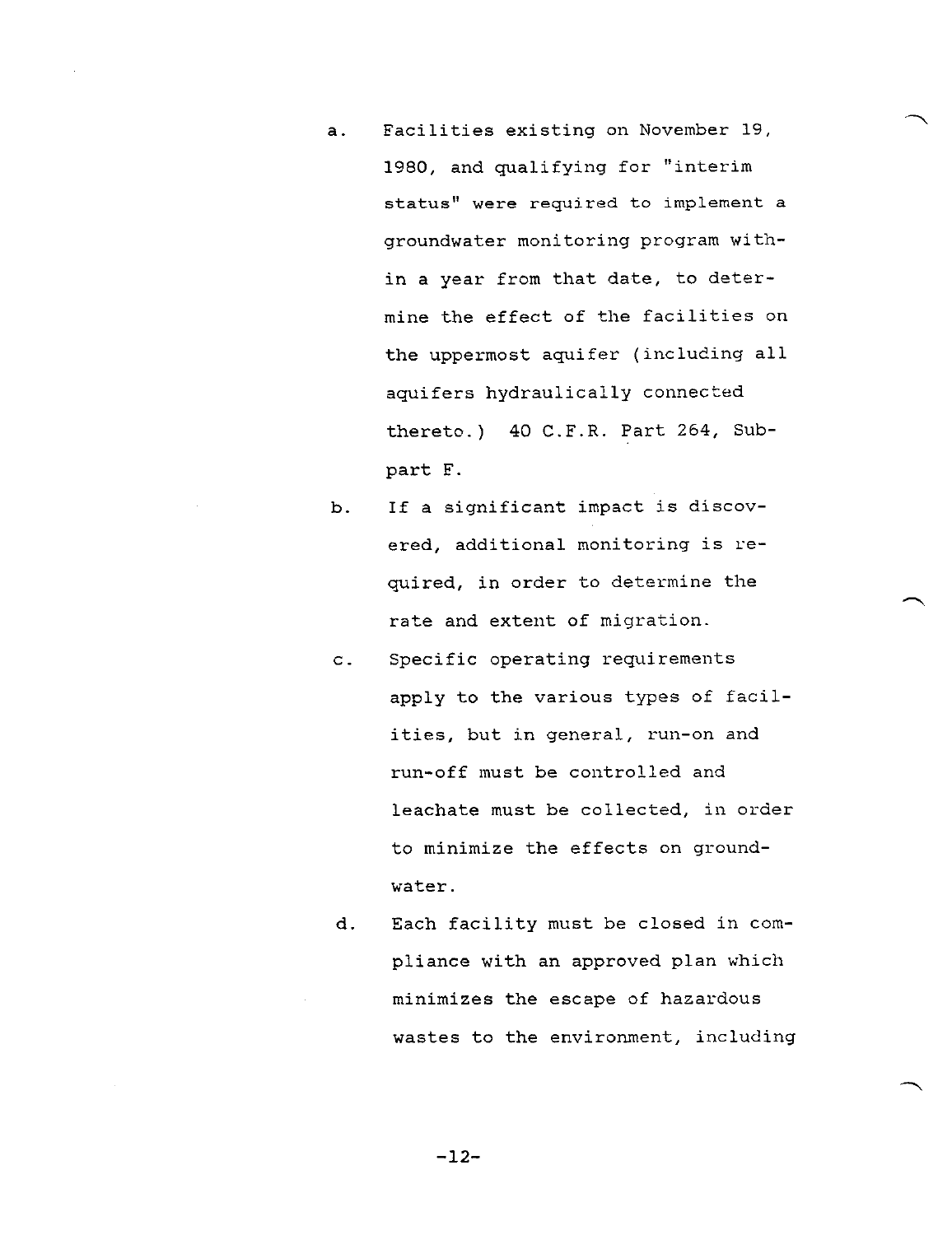groundwater. Post-closure monitoring and maintenance must be guaranteed for at least 30 years.

- 4. Permits are required for all new facilities after November 19, 1980.
	- a. EPA regulations published July 26, 1982, 47 Fed. Reg. 32273 (to be codified at 40 C.F.R. Part 265), set forth specific operating requirements for the land disposal of hazardous waste, including surface impoundments, waste piles, land treatment, and landfills.
	- b. The basic permit requirement is that hazardous constituents entering the groundwater not exceed the drinking water standards or the background level of such contaminants, at the compliance point, which is the down-gradient limit of the waste management area.
	- c. The technical standards require, in general, that leachate formation be minimized by controlling run-on, by restricting the disposal of liquids, and by installing liners and caps.

-13-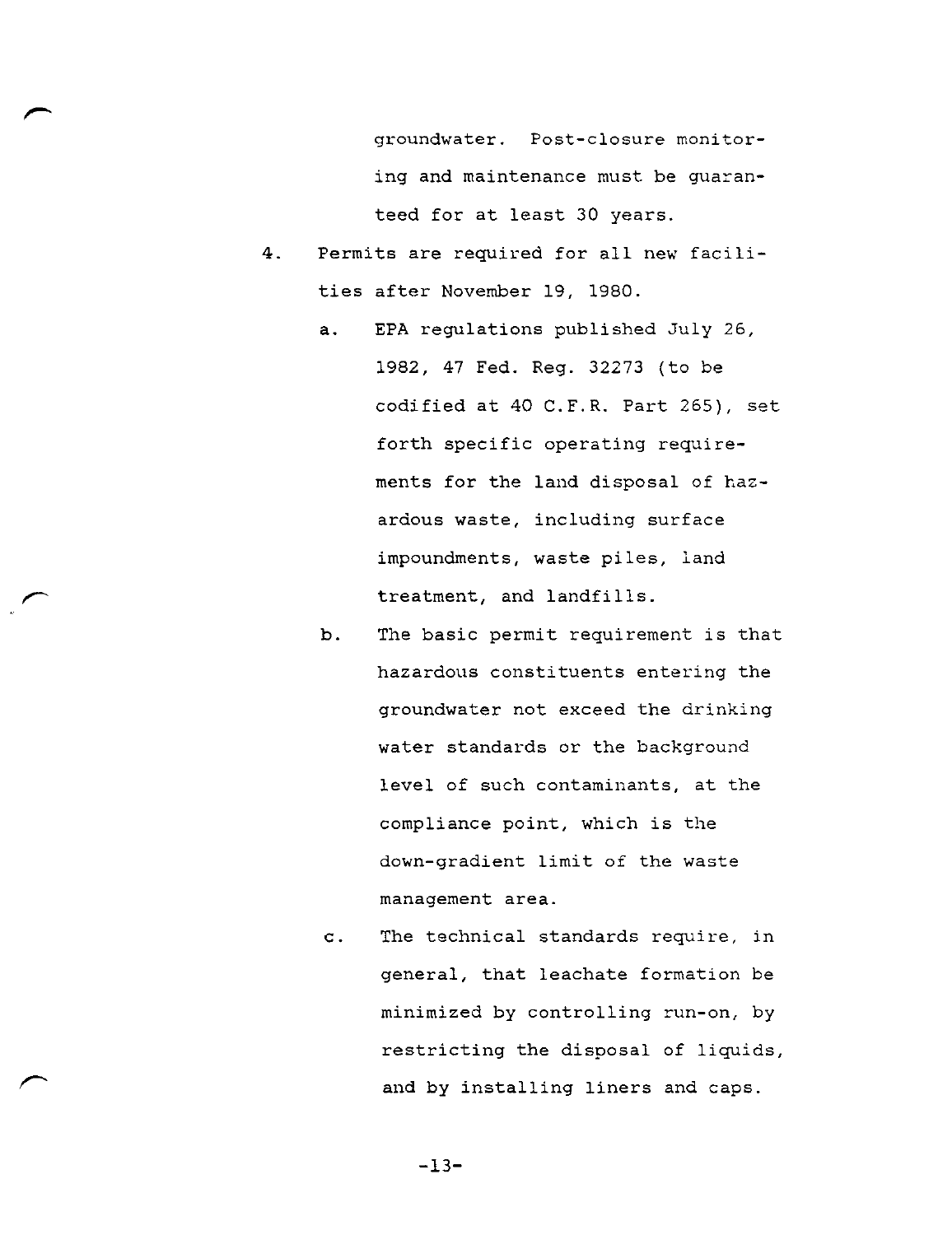- d. In conjunction with these control mechanisms, operators of HWM facilities are required to implement monitoring systems at the waste boundary to detect the presence of contaminants in the groundwater.
- e. If contamination in excess of the protection standard is discovered, corrective action is required: either removal of the contamination or treatment of the contamination in place.
- f. All new facilities must be closed in a manner that will minimize environmental harm and provide for 30 years of maintenance.
- S. EPA has the authority to issue compliance orders and bring actions for injunctions to correct violations of any of the statutory or regulatory requirements. 42 U.S.C.A. § 6928.
- 6. EPA has exercised its authority under  $42$ U.S.C.A. § 6973 (the "imminent hazard" provision) to restrain all persons "contributing to" situations which are causing an imminent hazard.

-14-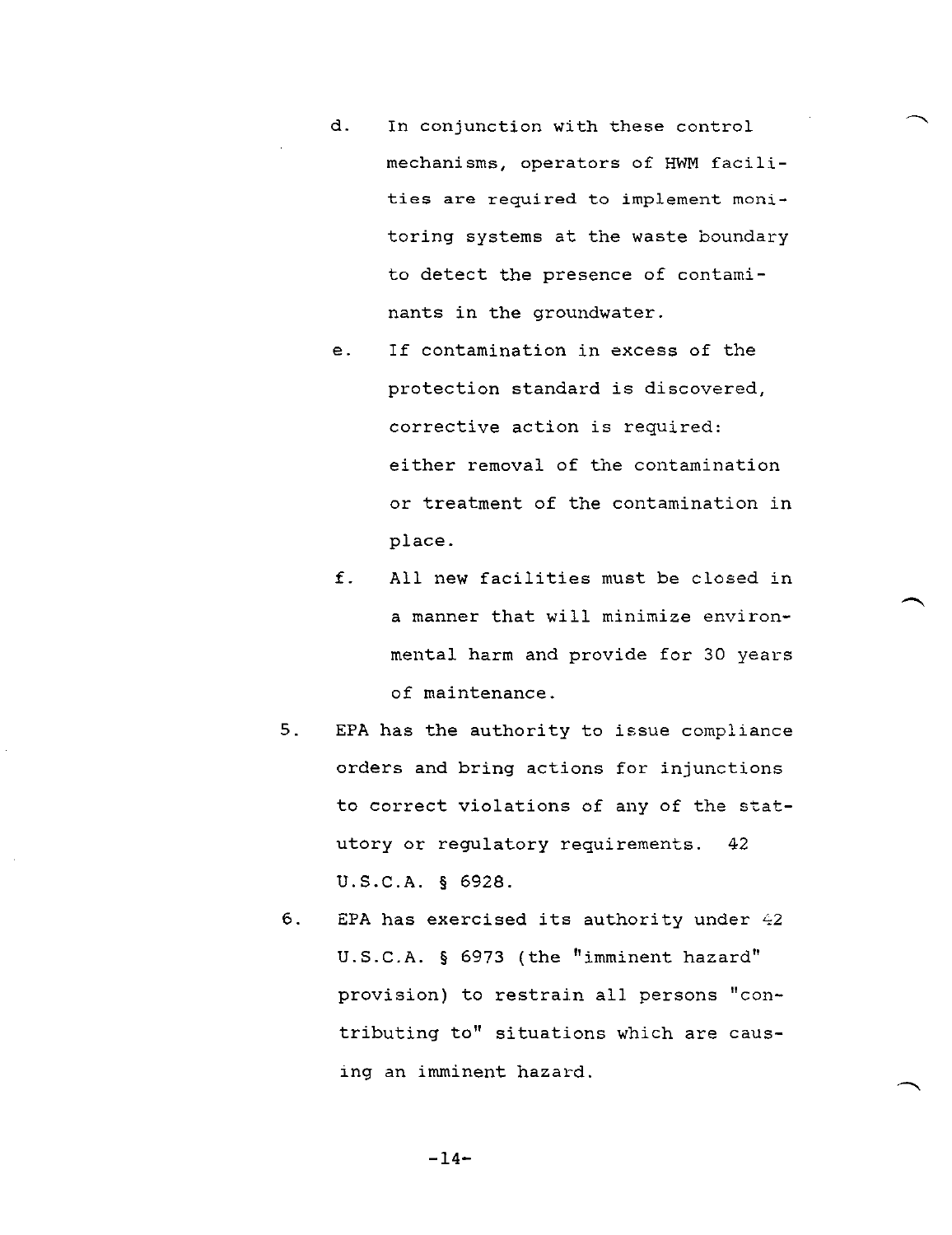- a. EPA has attempted to assert this authority even as against past, non-negligent generators, with mixed results.
- b. EPA also has tried to use this authority to address problems resulting from inactive or abandoned sites. The courts have split on this issue. In U.S. v. Price, 688 F.2d 204 (3rd Cir. 1981), the court held that an injunction is available to require the clean-up of previously discharged waste. Other courts have held the reverse - U.S. v. Waste Industries, 556 F. Supp. 1301 (E.D.N.C. 1982); U.S. v. Wade, 546 F. Supp. 785 (E.D. Pa. 1982).
- 7. The HWM program incompletely addresses even hazardous waste contamination in that it exempts from regulation: waste generated from the combustion of fossil fuels, solid waste from the extraction and processing of ores and minerals, cement kiln dust waste; and fluids and wastes associated with the production of oil and gas.

-15-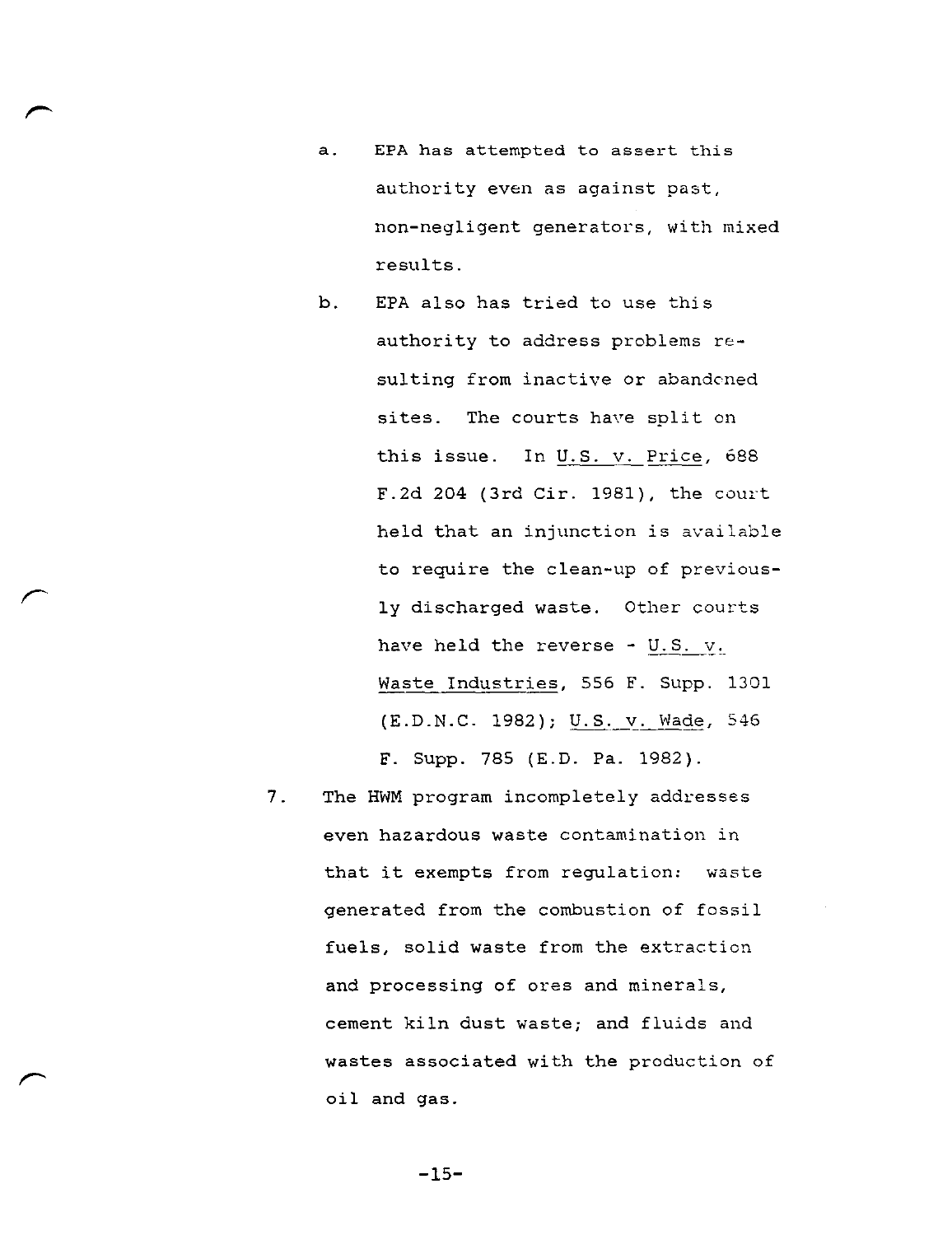- E. RCRA Solid Waste Management 42 U.S.C.A. § 6901 - Subchapter IV
	- 1. RCRA is also intended to regulate and protect the environment, including groundwater, from the effects of solid waste disposal.
	- 2. EPA has published criteria for classifying facilities as open dumps or as sanitary landfills and has published an inventory of open dumps, pursuant to statutory directives.
	- 3. Primary enforcement is by the states, pursuant to approved solid waste management plans.
	- 4. EPA criteria for solid waste disposal facilities are designed to prevent adverse effects on health and the environment. 40 C.F.R. Part 257.
		- a. With respect to groundwater, the regulations prohibit the contamination of underground sources of drinking water beyond the solid waste boundary. The maximum allowable contaminant levels again are the drinking water standards.

-16-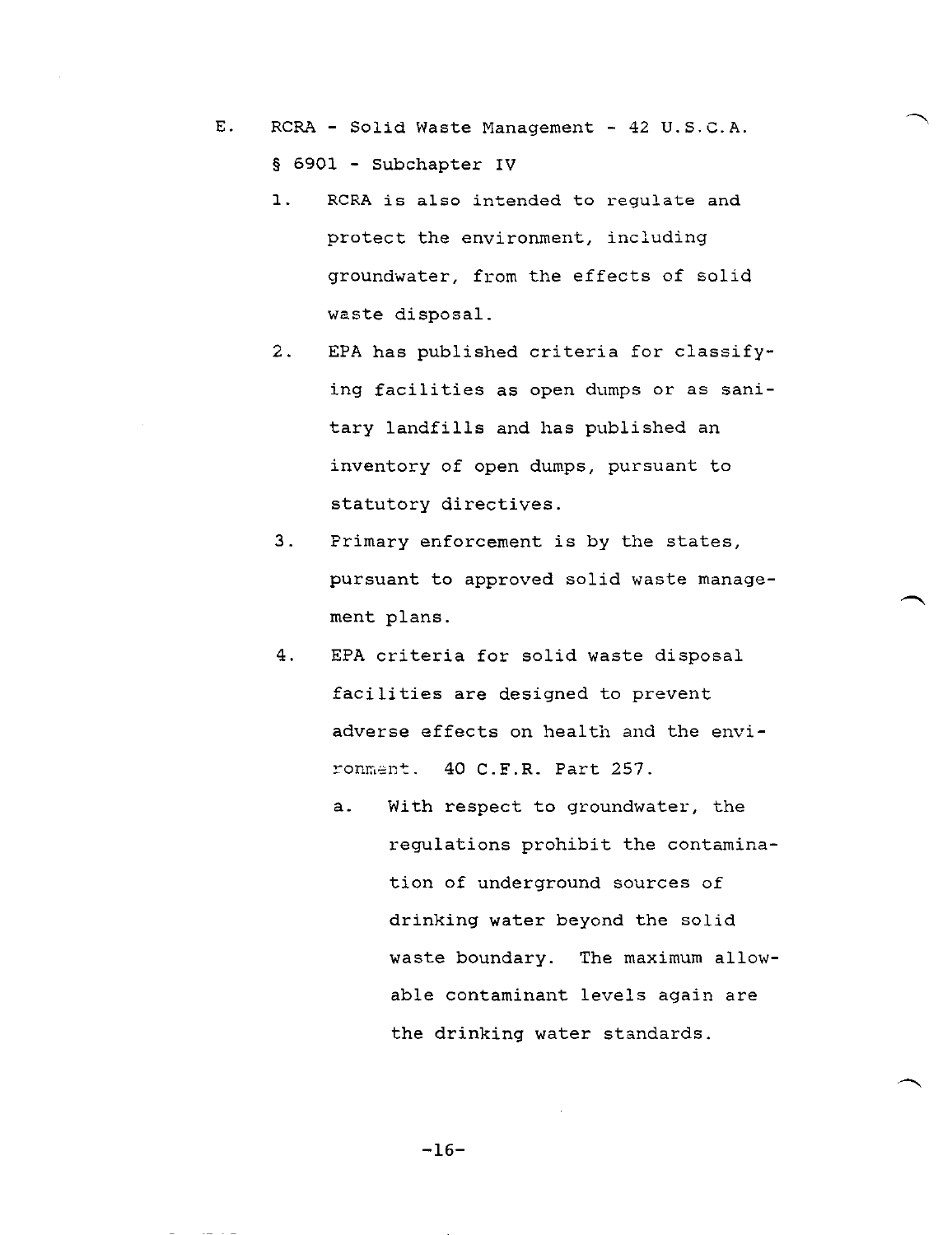- b. Upon being charged with a violation, the operator may demonstrate that compliance should be demonstrated at an alternative boundary, which the court may establish if no contamination will result to groundwater which may be needed or used for human consumption.
- 5. The solid waste program also has significant omissions in that it does not apply to agricultural wastes used as fertilizers or soil conditioners, irrigation return flows, mining overburden, land application of domestic sewage and septic tanks. Also excluded are wastes regulated by other federal programs.
- F. Comprehensive Environmental Response, Compensation, and Liability Act ("CERCLA"), 42 U.S.C.A. § 9601 et seq.
	- 1. In 1980, four major bills addressing the problem of cleanup, liability and compensation for hazardous substance contamination were introduced into the Congress. The issue was one of the most studied and heavily debated and eventually resulted

-17-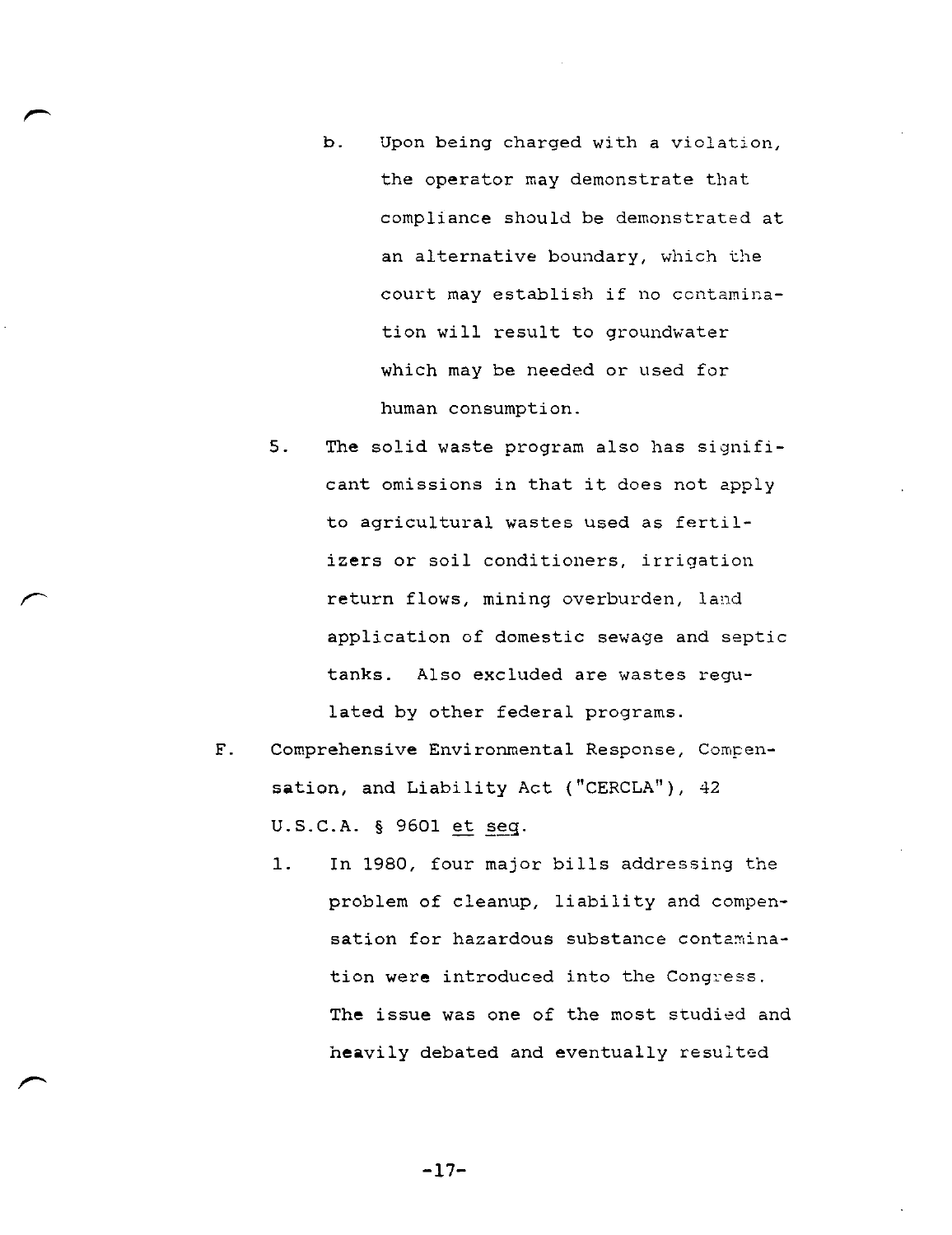in the adoption of a compromise which was signed into law on December 11, 1980. CERCLA is intended to deal comprehensively with the response to discharges of hazardous substances and pollutants to the environment, including, but not limited to, contamination resulting from abandoned and inactive disposal sites. (The legislative history of this statute is the subject of a three-volume treatise published by The Environmental Law Institute - Superfund: A Legislative History.)

- 2. CERCLA provides, first, for the discovery of hazardous situations by requiring that persons at any time associated with hazardous substance facilities (as a generator, transporter or operator) notify EPA of the location of such facilities. In addition, all releases of hazardous substances are required to be reported. 42 U.S.C.A. § 9603.
- 3. On the basis of information received through the notification requirements, and additional information and recommen-

-18-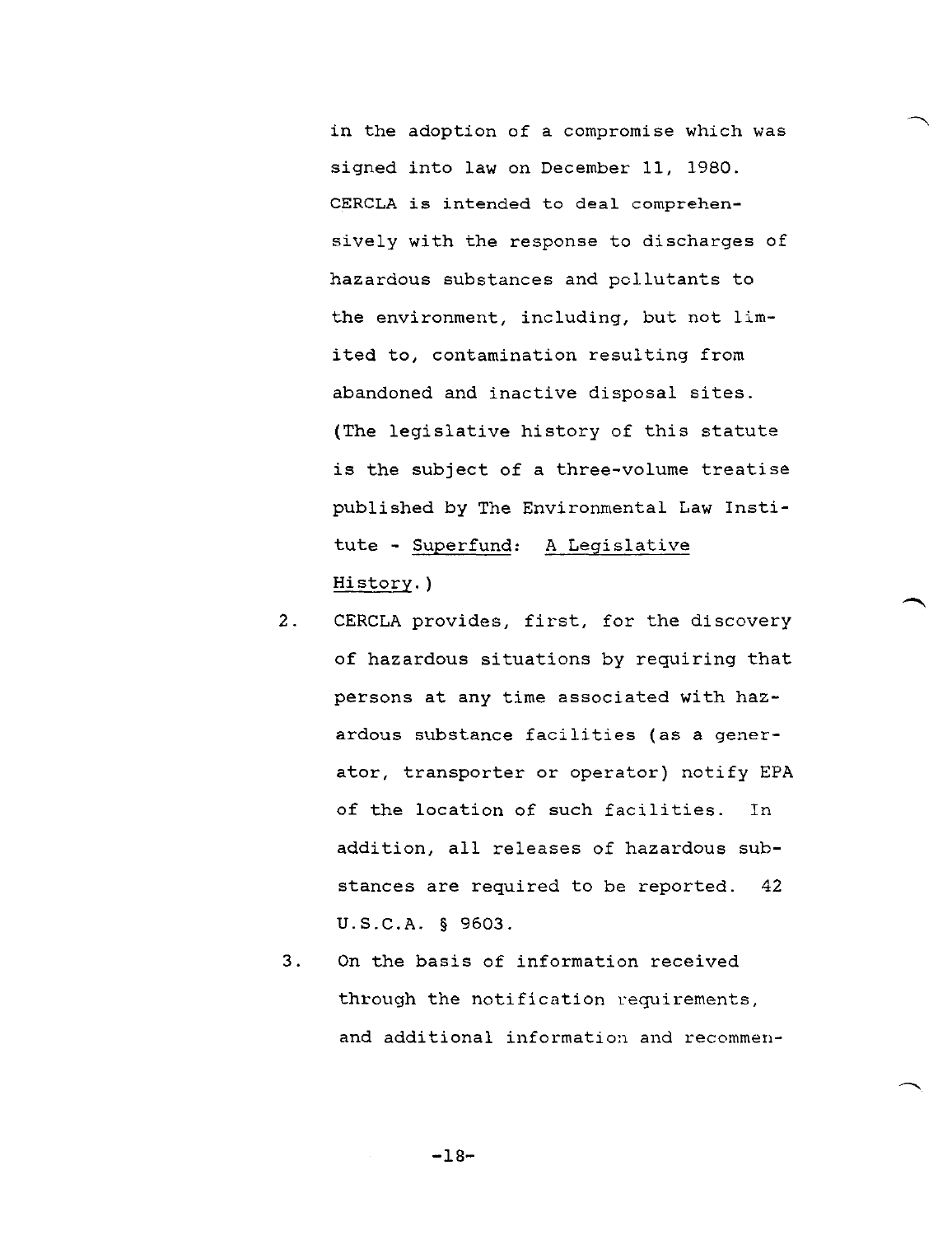dations from the states, EPA on December 20, 1982 published a national priority list of the 418 worst hazardous waste sites in the country. These sites were identified in large part on the basis of the contamination of groundwaters and the potential harm which may result. Hazardous Waste Site Ranking System, 40 C.F.R. Part 300, Appendix A.

- 4. The identified hazardous waste sites are subject to response by the federal government, including immediate response by EPA using the Hazardous Waste Contingency Fund. Actions requiring expenditures in excess of \$1,000,000 are subject to cooperative action by the federal government and the states.
- 5. EPA has broad discretion to plan and direct response action.
	- a. Response actions are conducted pursuant to the National Contingency Plan, 40 C.F.R. Part 300.
	- b. Immediate response may include removal of hazardous substances, placing physical barriers, and provision of substitute water supplies.

-19-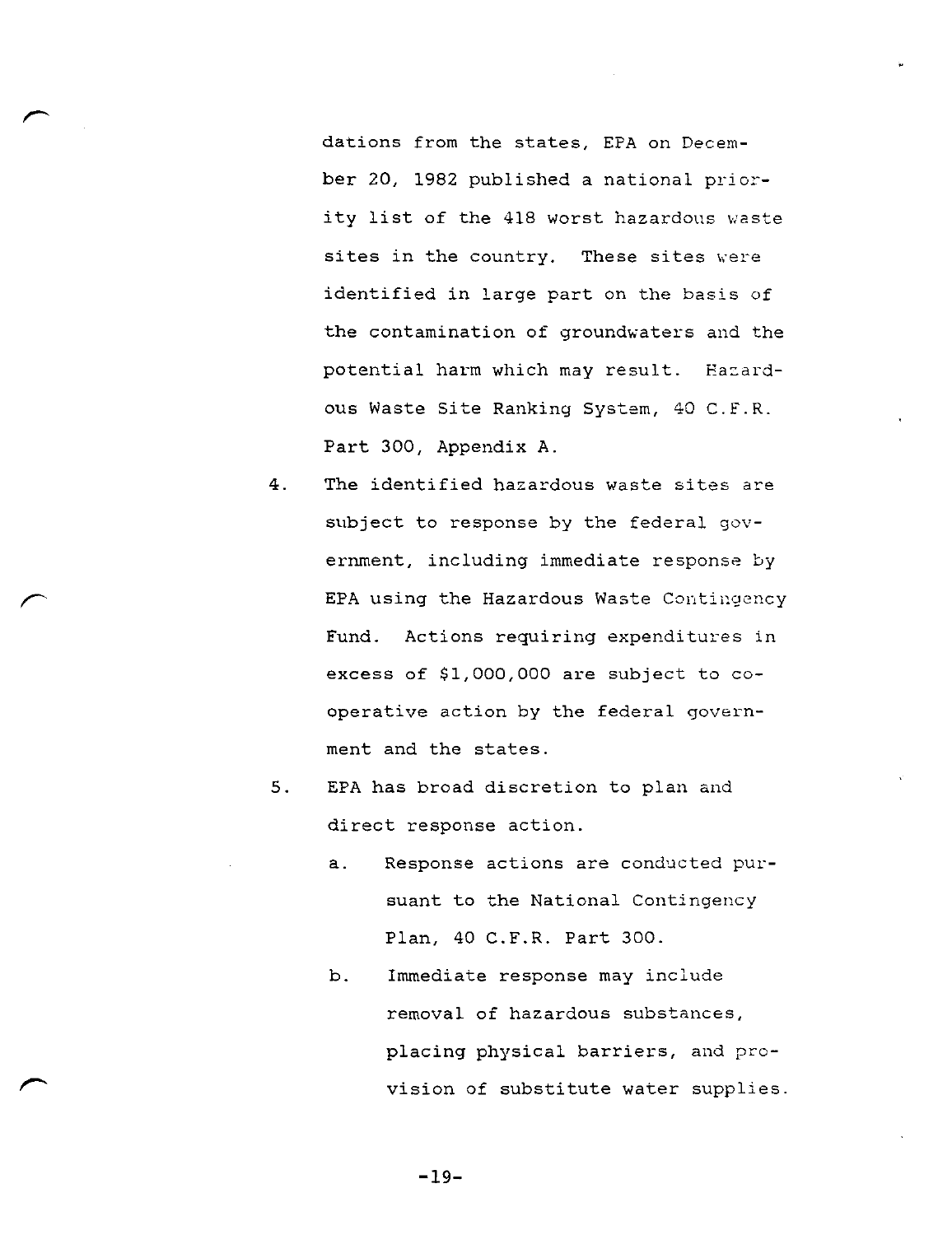- c. Long-range remedial activities (relating to groundwater) may include the installation of impermeable barriers, leachate control, provision for alternate water supplies, removal of hazardous wastes, and capping or removal of contaminated soil.
- d. Other action may include extensive investigation, analysis, and monitoring programs.
- 6. EPA has the authority to recover from the responsible parties" all sums expended for removal or remedial actions or to require, in the first instance that the responsible persons" contribute the funds needed for the response measures.
	- a. Responsible persons include not only the former owners and operators of abandoned and inactive sites but also all generators who disposed of waste at the sites. Liability is strict liability, regardless of fault.

 $-20-$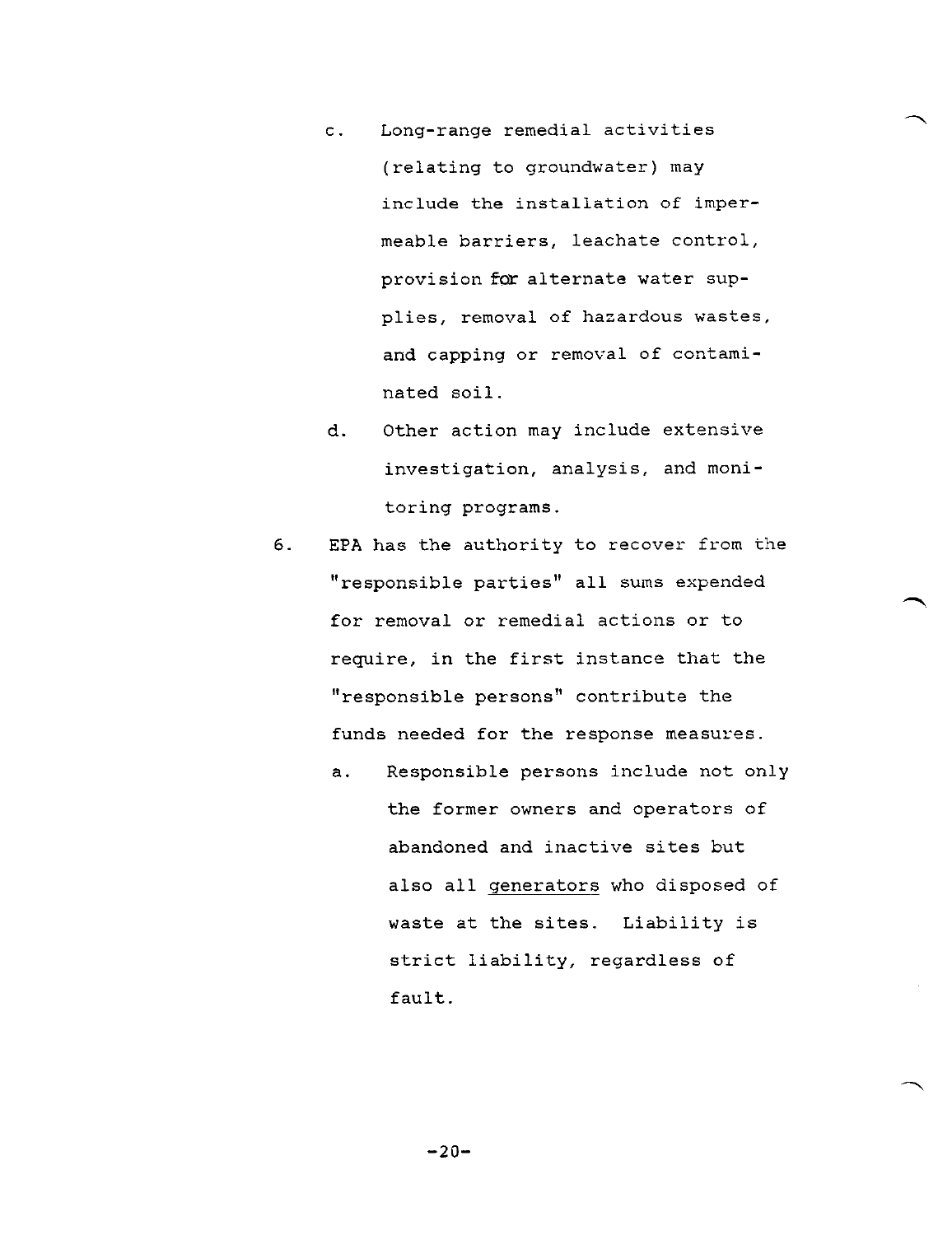- b. EPA has been joining all generators in actions, because they are often the most financially responsible parties available.
- c. The extent of liability is open to question. The statute suggests that joint and several liability should be imposed, but the legislative history indicates that this standard was not intended.
- 7. CERCLA is, by its terms, the most comprehensive of the environmental statutes, in that it is designed to address releases of any hazardous substances which may cause adverse effects to health or to the environment.

#### III. State Programs

A. State regulatory programs relating to the issue of groundwater contamination do not deal comprehensively with the issue but instead are addressed to limited aspects of the problem. In large part, the states programs implement federal requirements, but the states also have unique authority over certain matters. The Colorado framework will be used as an example.

 $-21-$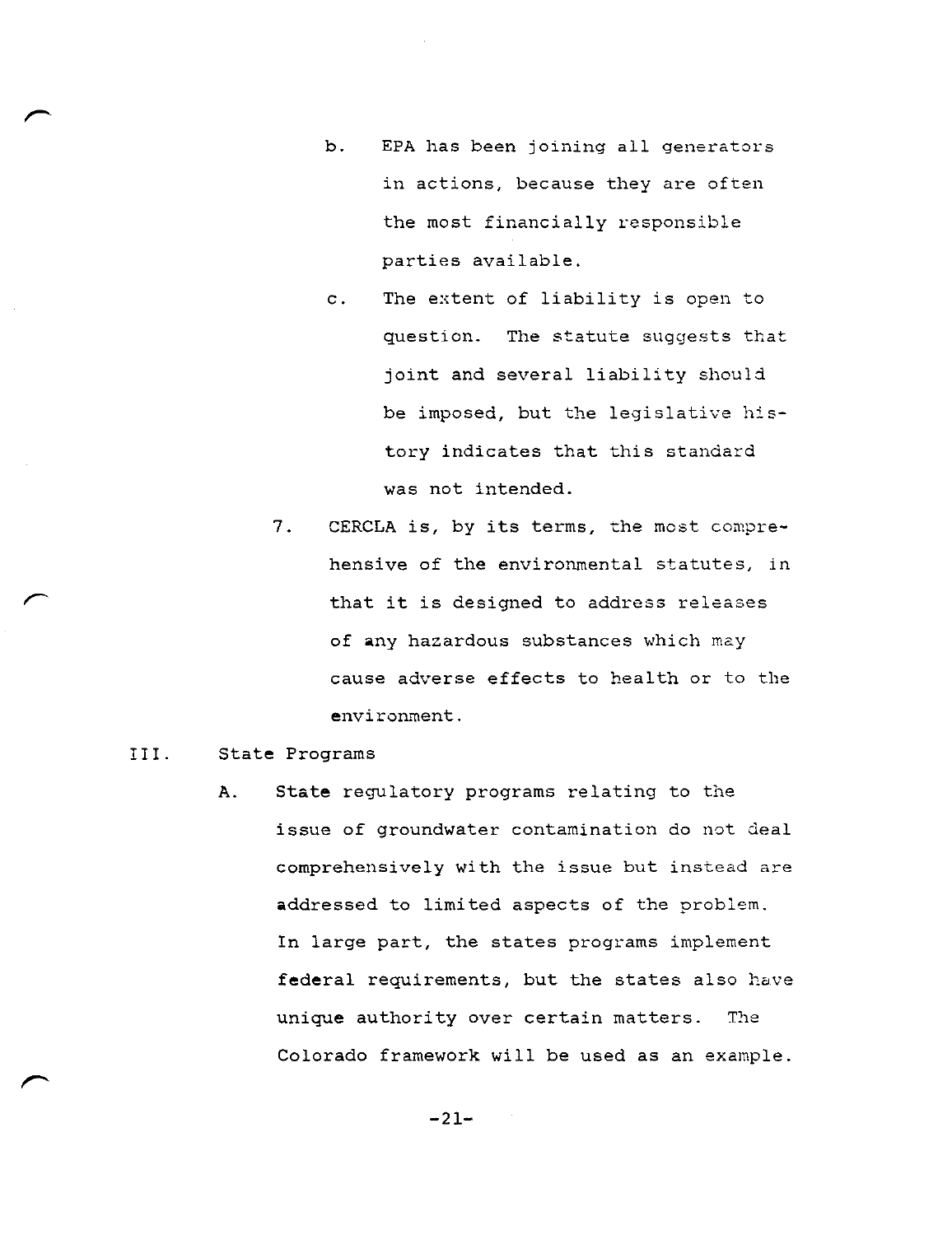- B. Colorado Water Quality Control Act, C.R.S. 1973 § 25-8-101 et seq.
	- 1. This statute implements the federal NPDES program, but is somewhat broader, giving the Colorado Department of Health ("CDH") additional authority.
	- 2. The statute broadly defines the regulated "waters of the state" as all surface and subsurface waters contained in or flowing through the state, thus clearly giving CDH authority over groundwaters. CDH may promulgate water quality standards for all state waters and may classify waters in terms of goals to be met. Thus far, CDH has not promulgated any specific standards for groundwaters, but has made the basic anti-degradation standard (which prohibits degradation so as to interfere with present uses) applicable to groundwater. 5 C.C.R. 1002-8, § 3.13. However, it has not yet classified groundwaters by uses.
	- 3. The permit requirement applies only to discharges of pollutants through point sources and thus cannot address all potential contamination sources.

 $-22-$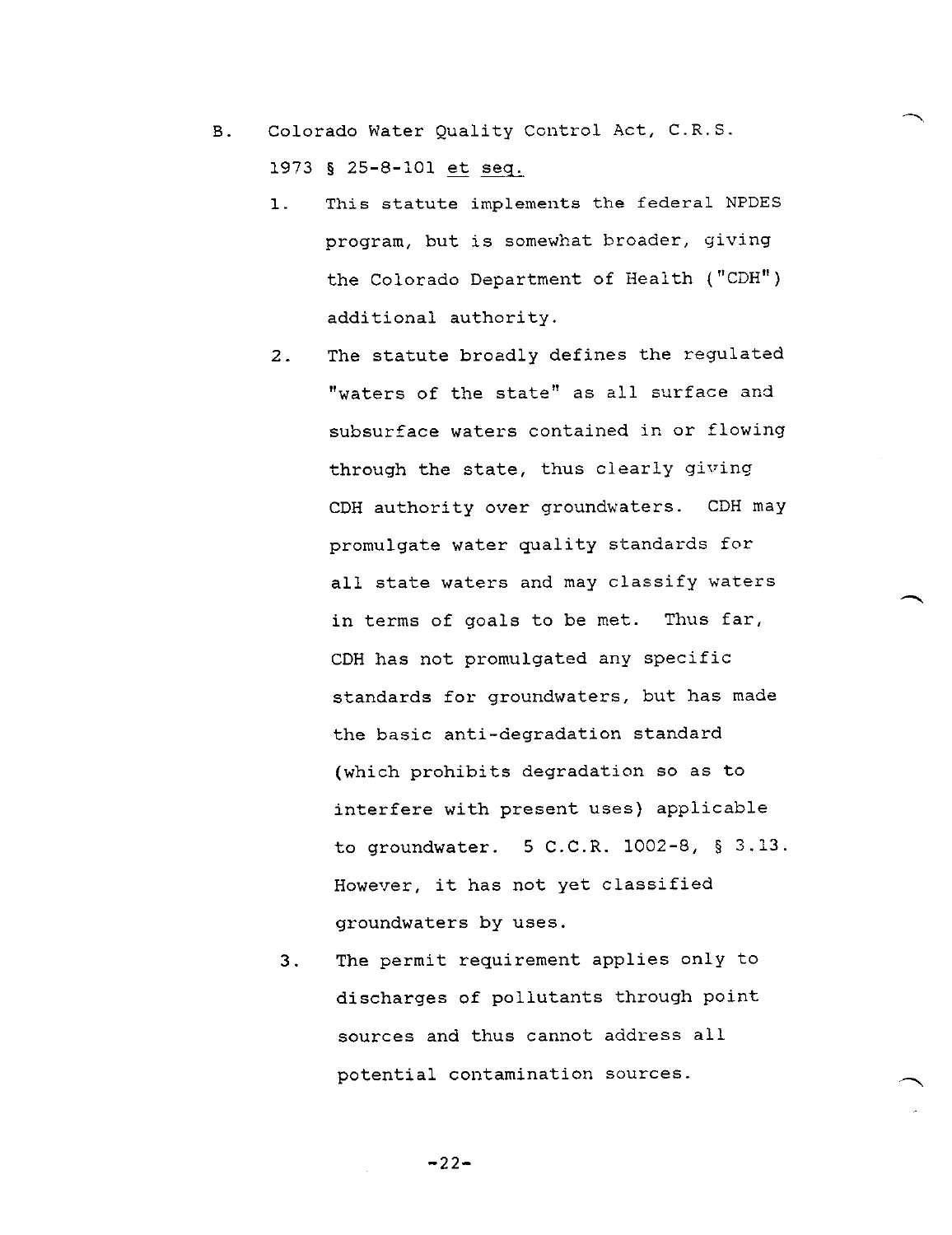- 4. However, the enforcement authority of CDH is broad enough to provide for the issuance of cleanup orders addressed to the dumping, spilling, or other depositing of any material which may pollute state waters. C.R.S. 1973 § 25-8-605. These orders may be enforced by civil actions, including restraining orders and injunctions. CDH has used these provisions to require after-the-fact cleanup of polluted groundwaters whether from point sources or diffuse seepage.
- 5. CDH regulations also control the construction, installation and operation of individual septic systems and domestic waste water treatment works.
- C. Regulation of Mining Activities
	- 1. Colorado Surface Coal Mining Reclamation Act, C.R.S. 1973 § 34-33-101 et seq., is the state statute implementing the federal SMCRA program and therefore contains similar requirements.
		- a. All coal mining operations are required to implement a reclamation plan that describes the measures to

 $-23-$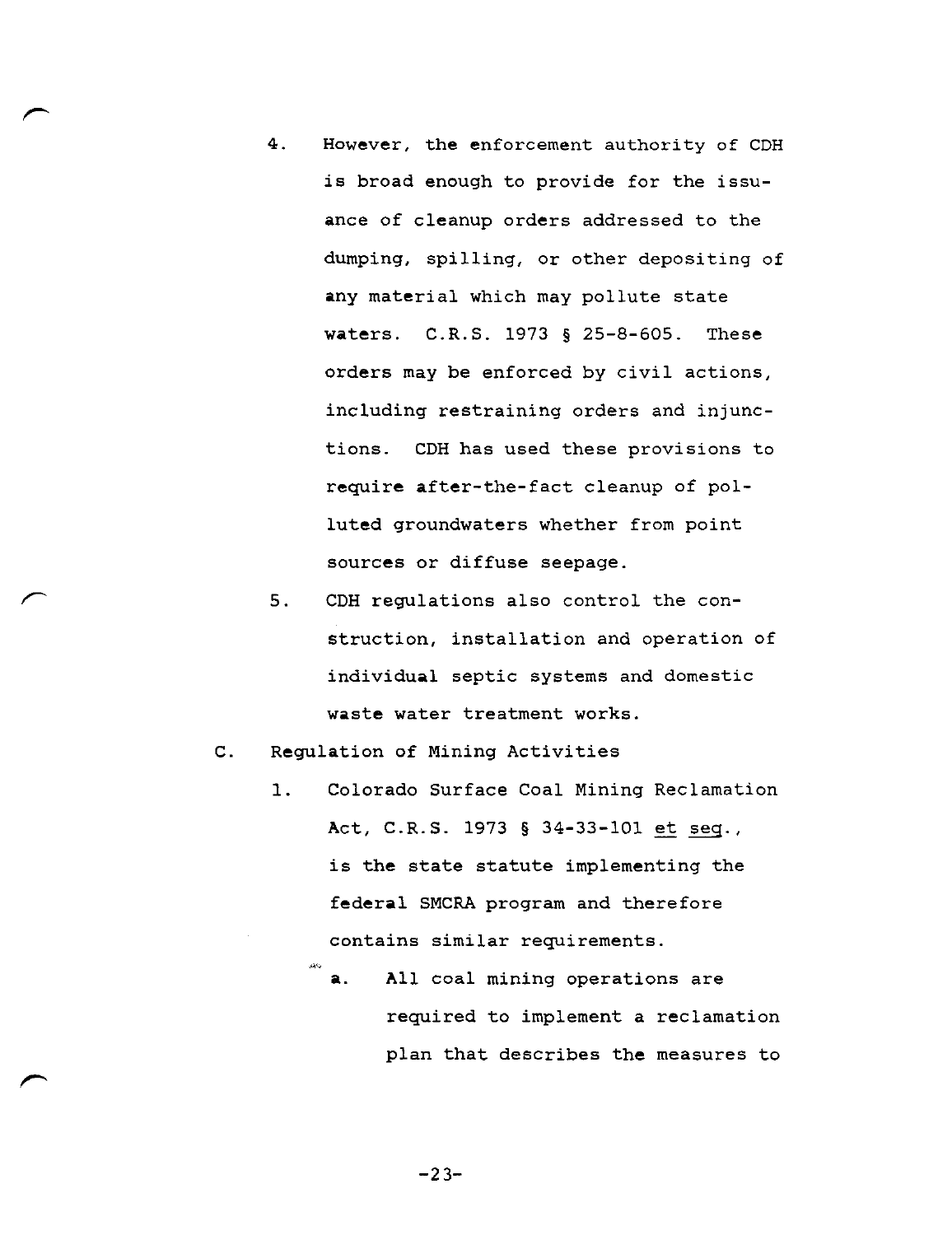be taken to protect groundwater from adverse effects.

- b. All operations must meet specific environmental protection standards, including preventing the creation of toxic and acid leachate, and minimizing disturbances to the quality and quantity of groundwater by preventing toxic drainage, treating drainage, sealing shafts and wells, and otherwise preventing groundwater contact with toxic and acid-forming materials.
- 2. Colorado Mined Land Reclamation Act, C.R.S. 1973 § 34-32-101 et seq., addresses the effects of other types of mining, including open mining, surface operations, and disposal of refuse from underground and in situ mining.
	- a. A permit is required for such operations and must require that acid and toxic producing materials are handled in a manner that will minimize the disturbance to the quality of groundwater.

 $-24-$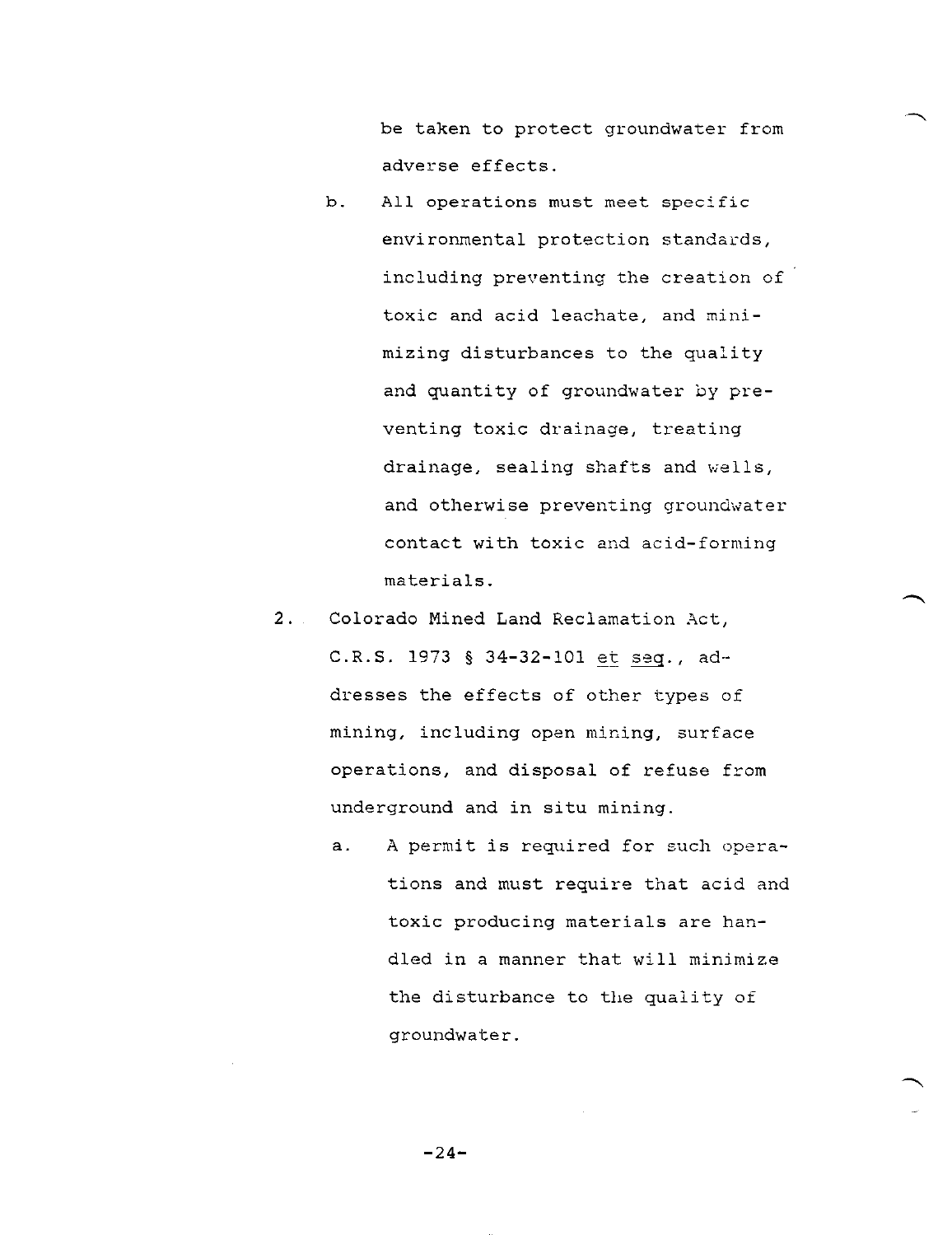- b. Performance standards are also imposed on prospecting operations in order to prevent contamination through exploratory wells.
- D. Underground Injection Control
	- 1. Although the federal UIC statute contemplates that the states will implement and enforce the program, Colorado has not yet passed legislation enabling CDH to administer the program.
	- 2. The Colorado Oil and Gas Commission has applied for authority to regulate Class II wells (see G below).
- E. Hazardous Waste Regulation C.R.S. 1973 § 25-15-101 et seq.
	- 1. The hazardous waste management program, C.R.S. 1973 § 25-15-301 to -311, authorizes CDH to implement the RCRA HWM program. CDH may issue permits for treatment, storage and disposal facilities and otherwise regulate hazardous wastes pursuant to regulations which may not be any more stringent or inclusive than the federal regulations. Federal regulations require that state programs be at least

 $-25-$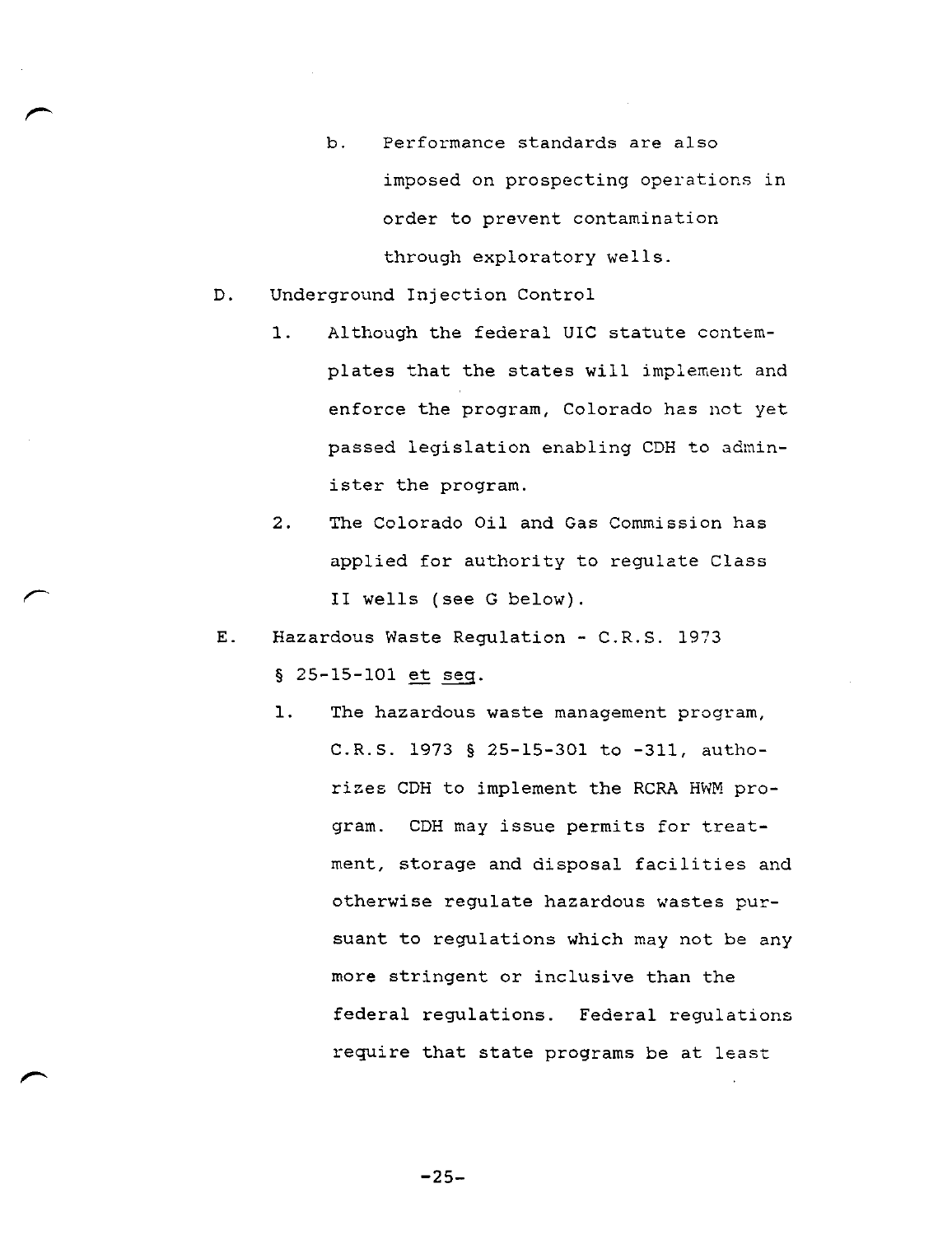as strict as the federal requirements. Thus, the federal operating standards will be imposed and enforced.

2. The Colorado act provides for county review of the location of hazardous waste disposal sites. (See Part IV below.)

F. Solid Waste Disposal - C.R.S. 1973 § 30-20-101

- 1. Principal authority for siting solid waste disposal facilities rests with the counties. (See Part IV below.)
- 2. CDH also has the authority to approve or disapprove applications according to its own criteria.
- 3. CDH regulations implement federal performance standards for sanitary landfills. C.C.R. 1007-2.
	- a. Minimum standards require that all facilities be operated so as to prevent water pollution.
	- b. Operating standards require that groundwater quality be monitored.
	- c. Site standards prohibit the location of facilities in areas that may adversely affect groundwater: aquifer recharge areas, areas within the

 $-26-$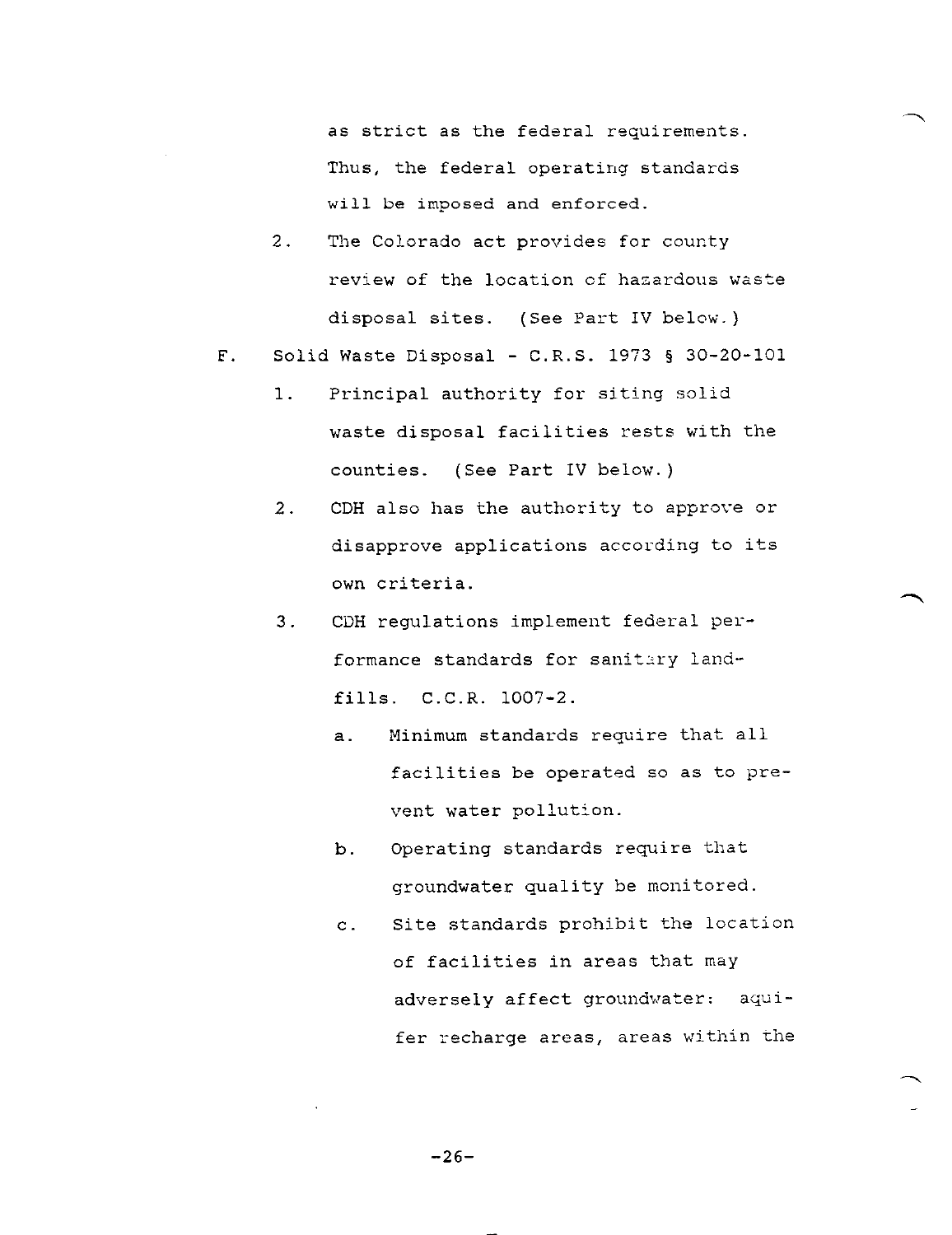range that groundwater may flow from the facility to the nearest domestic wells or springs; or areas containing groundwater that has a potential or existing beneficial use or direct communication with surface water or an aquifer.

- d. Engineering design standards require that groundwater be protected from leachate.
- G. Oil and Gas Regulation C.R.S. 1973 § 34-60-106
	- 1. The Colorado Oil and Gas Conservation Commission historically has had the authority to protect groundwater from the adverse effects caused by at least some oil and gas operations.
	- 2. The Commission has promulgated regulations implementing this authority:
		- a. The owners and operators of wells are required to take precautions to prevent pollution of groundwaters by oil, gas, saltwater, brackish water, and other wastes.
		- b. In addition, retaining pits must be designed in order to prevent seepage which could contaminate groundwater.

 $-27-$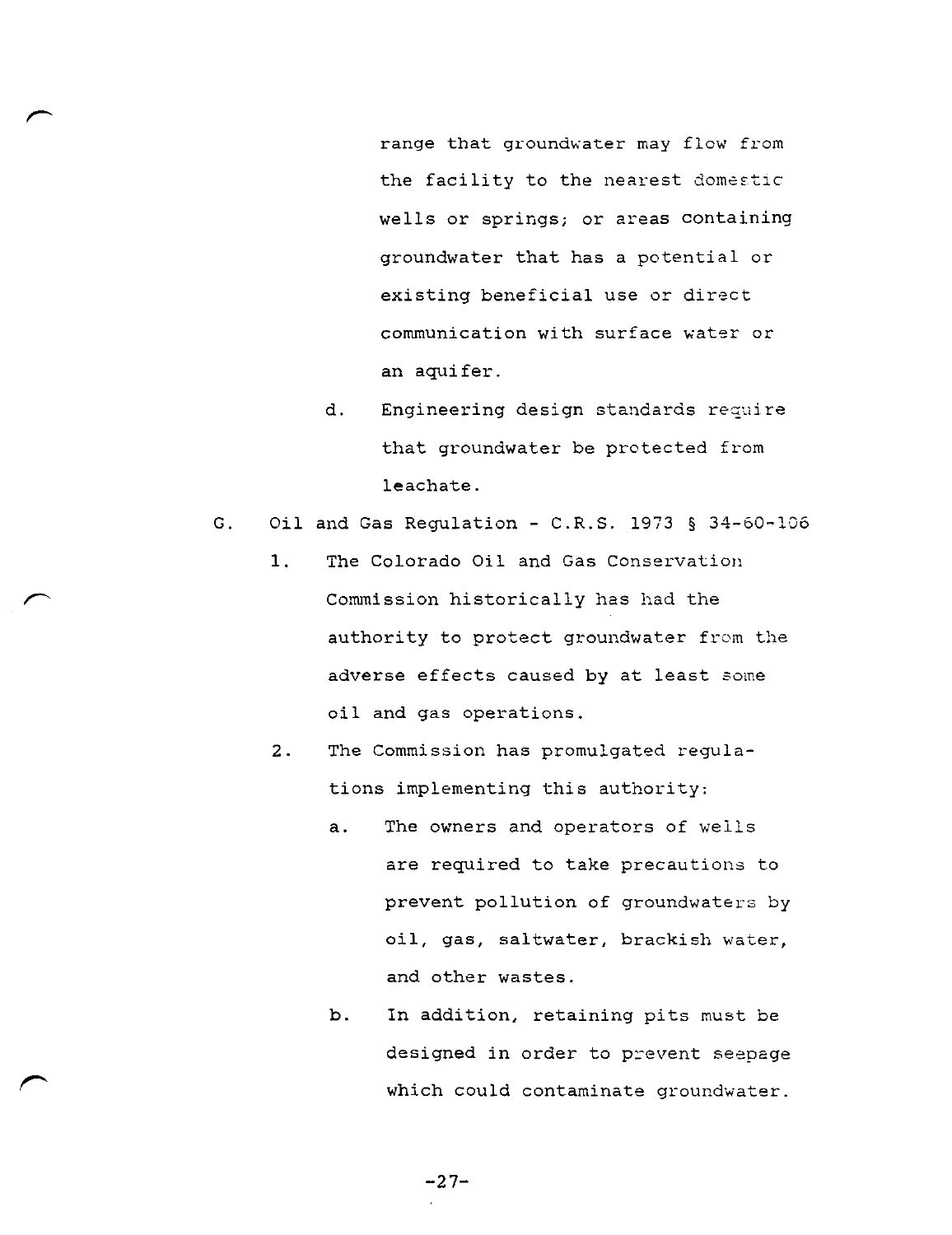- c. The operators of oil and gas wells also may not do any act which will violate any requirements of the Water Quality Control Commission.
- 3. In 1981, the legislature also granted to the Commission the authority to implement the UIC program as to Class II (oil and gas) injection wells. C.R.S. 1973 §34-60-106(9). The Commission recently adopted regulations regarding injection wells and has applied to EPA for approval of the plan, which approval would enable it to assume permitting and enforcement authority of the UIC program for Class II wells. 2 C.C.R. 404-1.
- H. State Engineer Regulations
	- 1. The Colorado State Engineer is the official charged with the administration of tributary water rights and with the regulation of well construction and operation for tributary and non-tributary wells.
	- 2. Pursuant to this authority, he has adopted regulations designed, in part, to protect groundwater quality.

 $-28-$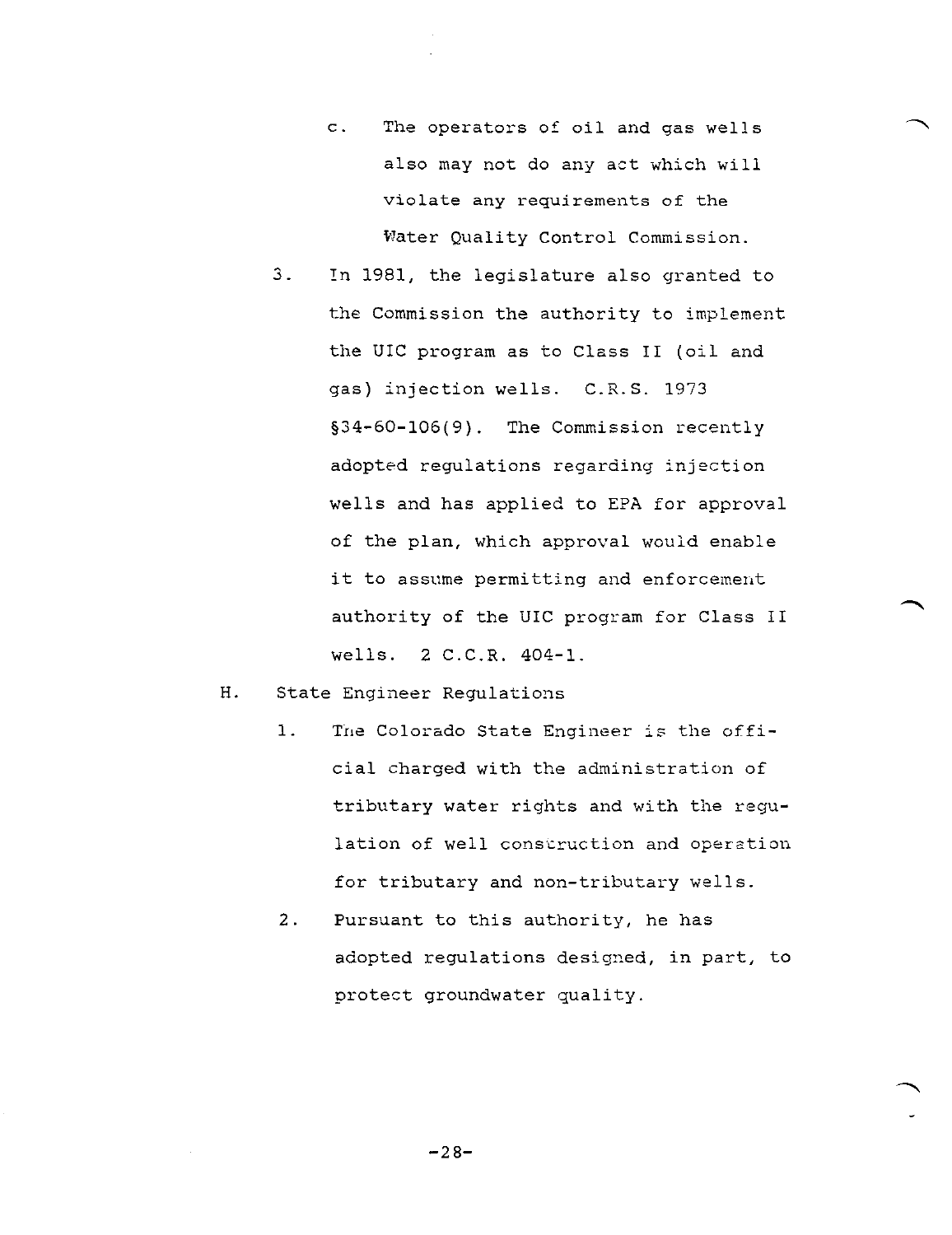- a. Construction regulations require casing and sealing of wells to prevent pollution to saturated zones.
- b. Abandonment regulations also require sealing the wells to prevent contamination to groundwater.
- I. Colorado Groundwater Strategy
	- 1. From the foregoing discussion, it is clear that there is no coherent statewide policy designed to protect groundwater resources.
	- 2. CDH has appointed an Ad Hoc Groundwater Quality Advisory Committee to address the possibility of a comprehensive regulatory scheme, including the classification of and adoption of numeric standards for groundwater bodies and the coordination of the various regulatory programs.

#### IV. Local Programs

A. In general, local governmental bodies do not directly regulate groundwater quality, but may indirectly do so through land use planning. In Colorado, two programs specifically give county governments some authority over groundwater quality control.

-29-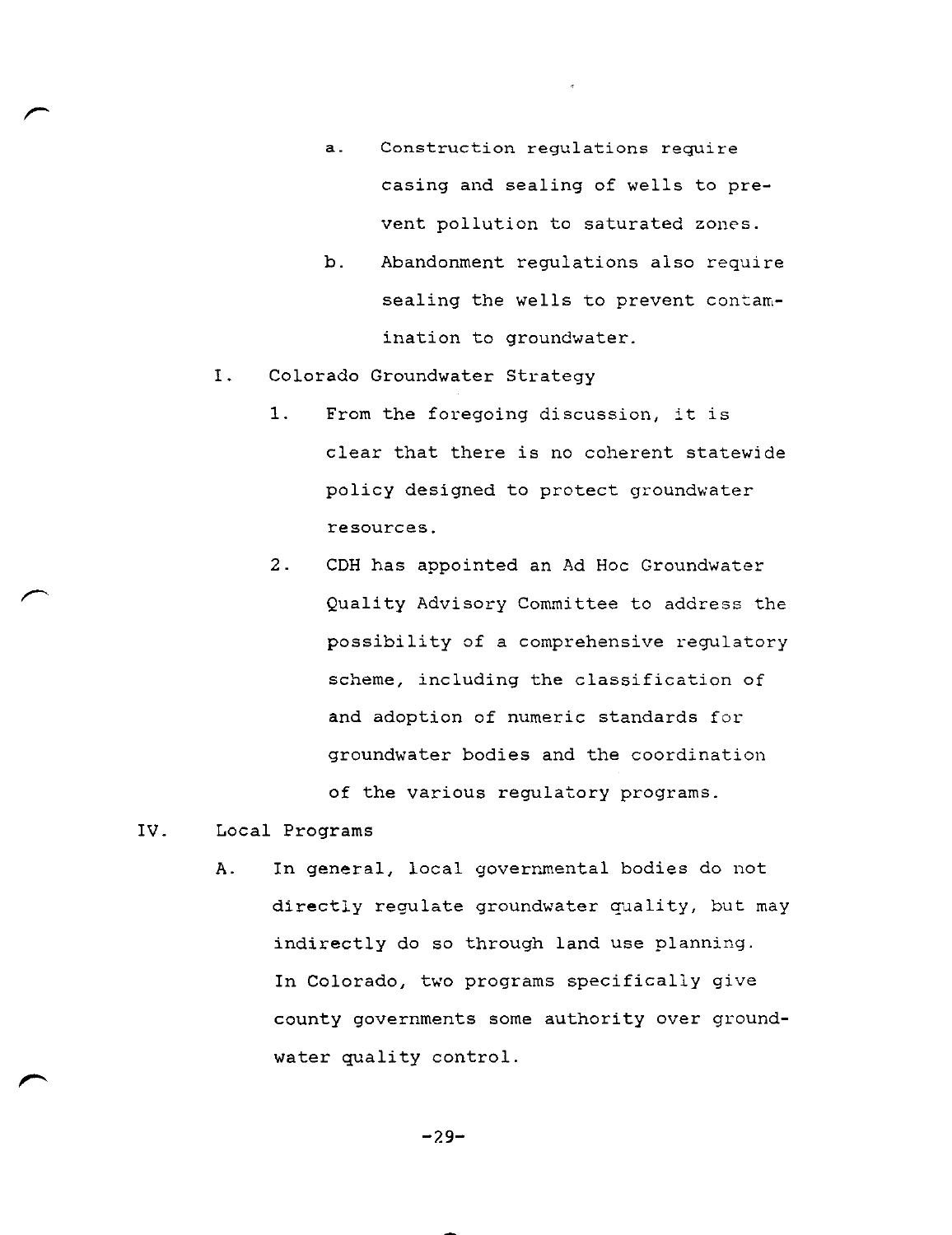- 1. Solid Waste Disposal Site Act, C.R.S. 1973 § 30-20-101 et seq., requires that a certificate of designation be obtained from the board of county commissioners before a solid waste disposal facility may be operated. In evaluating an application, the board may consider the recommendations of local health departments and the ability of the operator to comply with the operating and health standards adopted by CDH.
- 2. Hazardous Waste Disposal Site Act, C.R.S. 1973 § 25-15-201 to -215, requires that a certificate of designation be obtained from the board of county commissioners before a hazardous waste disposal facility may be operated. An application may be denied if CDH finds the site cannot be operated in compliance with regulations, if the county determines that the site does not conform to local land use plans, or if the county finds that site would pose a substantial threat to the safety of the public.

 $-30-$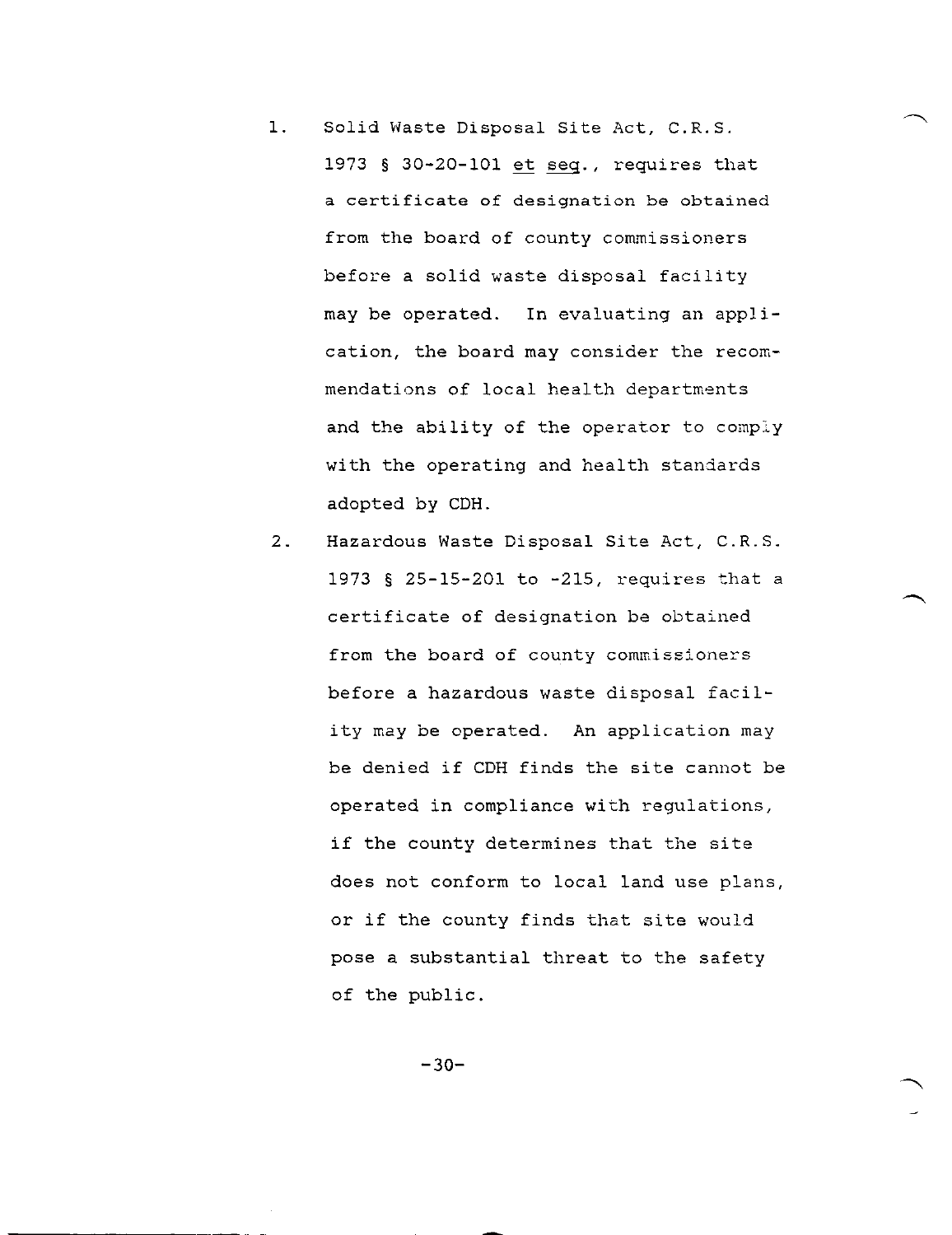- B. Local agencies also plan a role in groundwater quality control through the development of areawide waste treatment management plans pursuant to 33 U.S.C.A. § 1288. Under this provision, designated regional agencies within states are to develop processes to identify and control (if feasible) non-point sources of pollution such as irrigation return flows and mine run-off, which may have particularly adverse effects on groundwater. For the most part, these plans set goals and policies rather than enforcement requirements.
- C. State and local agencies also may address problems of groundwater. contamination through actions to enjoin a public nuisance.
	- 1. The Utah Supreme Court recently ruled that liability for groundwater pollution in a nuisance action is strict liability for creating an abnormally dangerous situation. Branch v. Western Petroleum, Inc., 657 P.2d 267 (Utah 1982). Although a private nuisance action, the legal principle may make it easier to maintain nuisance actions for groundwater contamination.

-31-